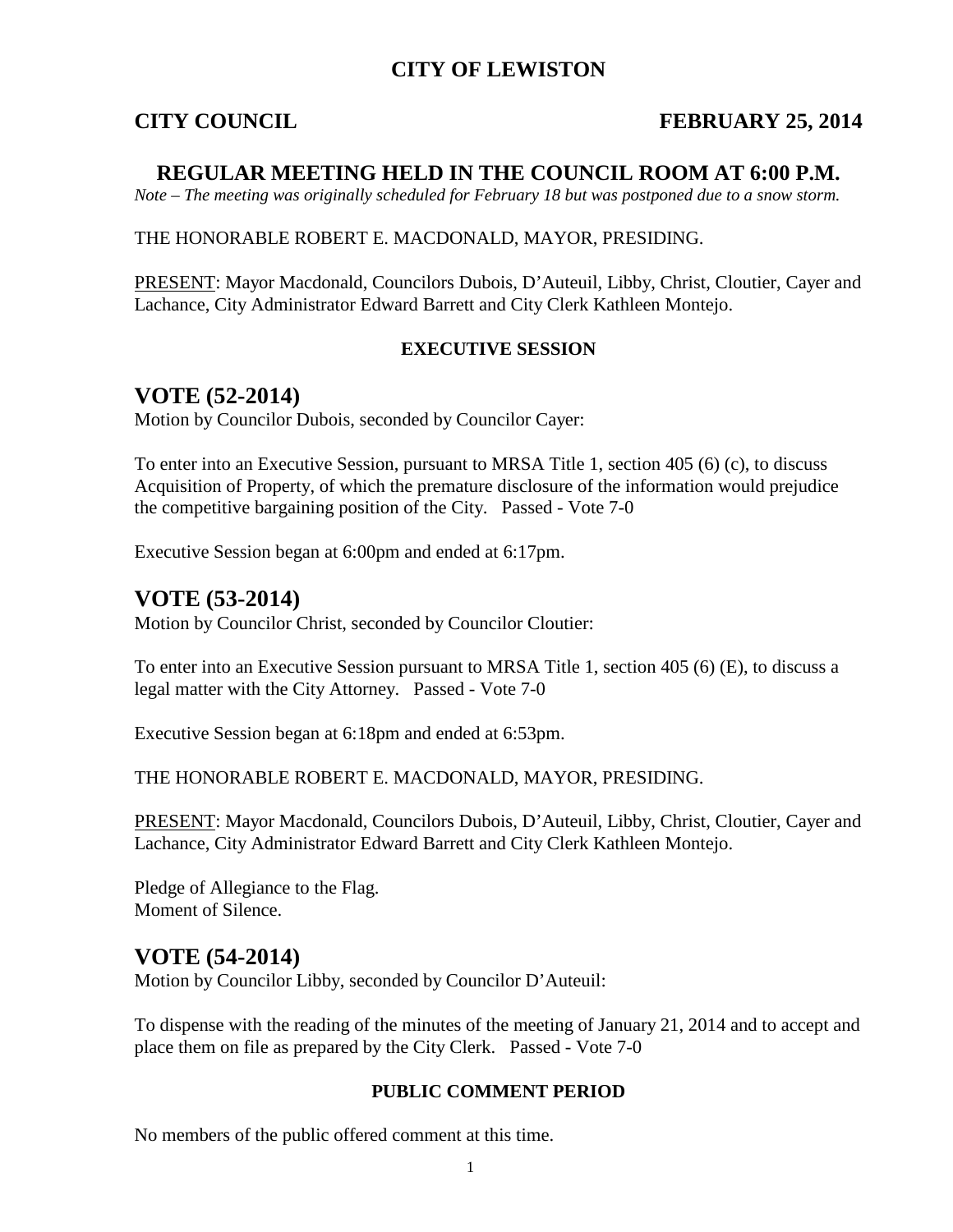### **ORDERS AUTHORIZING EXECUTION OF SEVERAL MUNICIPAL QUITCLAIM DEEDS FOR REAL ESTATE AND UTILITY PAYMENTS**

## **VOTE (55-2014)**

Motion by Councilor Cayer, seconded by Councilor Christ:

Whereas, the owner Scott N. Therrien, Joline Lepage, and Trust Minor Children failed to pay their tax bill on a timely basis at 2 Shore Road (Tax Map 34, Lot 23, Parcel 00-014157); and

Whereas, a tax lien was filed on June 17, 2011 (Book 8181 Page 343), and matured on December 17, 2012, in the amount of \$841.75; and

Whereas, payment was received in full on January 23, 2014;

Now, Therefore, Be It Ordered by the City Council of the City of Lewiston, to issue a quitclaim for 2 Shore Road to release the City's interest in the property back to the owner.

Passed - Vote 7-0

## **VOTE (56-2014)**

Motion by Councilor Cayer, seconded by Councilor Christ:

Whereas, the owner Jeanne B. and Roger R. Laroche failed to pay their tax bill on a timely basis at 11 Cassell Street (Tax Map 151, Lot 058, Parcel 00-005694); and

Whereas, a tax lien was filed on June 16, 2010 (Book 7952 Page 266), and matured on December 16, 2011, in the amount of \$1,837.59; and

Whereas, payment was received in full on December 13, 2013;

Now, Therefore, Be It Ordered by the City Council of the City of Lewiston that a quitclaim be issued for 11 Cassell Street to release the City's interest in the property back to the owner.

Passed - Vote 7-0

## **VOTE (57-2014)**

Motion by Councilor Cayer, seconded by Councilor Christ:

Whereas, the owner Deedra and Victoria T. Langelier failed to pay their tax bill on a timely basis at 15 Shore Road (Tax Map 34, Lot 24, Parcel 00-013848); and

Whereas, a tax lien was filed on June 13, 2012 (Book 8417 Page 236), and matured on December 13, 2013, in the amount of \$334.66; and

Whereas, payment was received in full on February 10, 2014;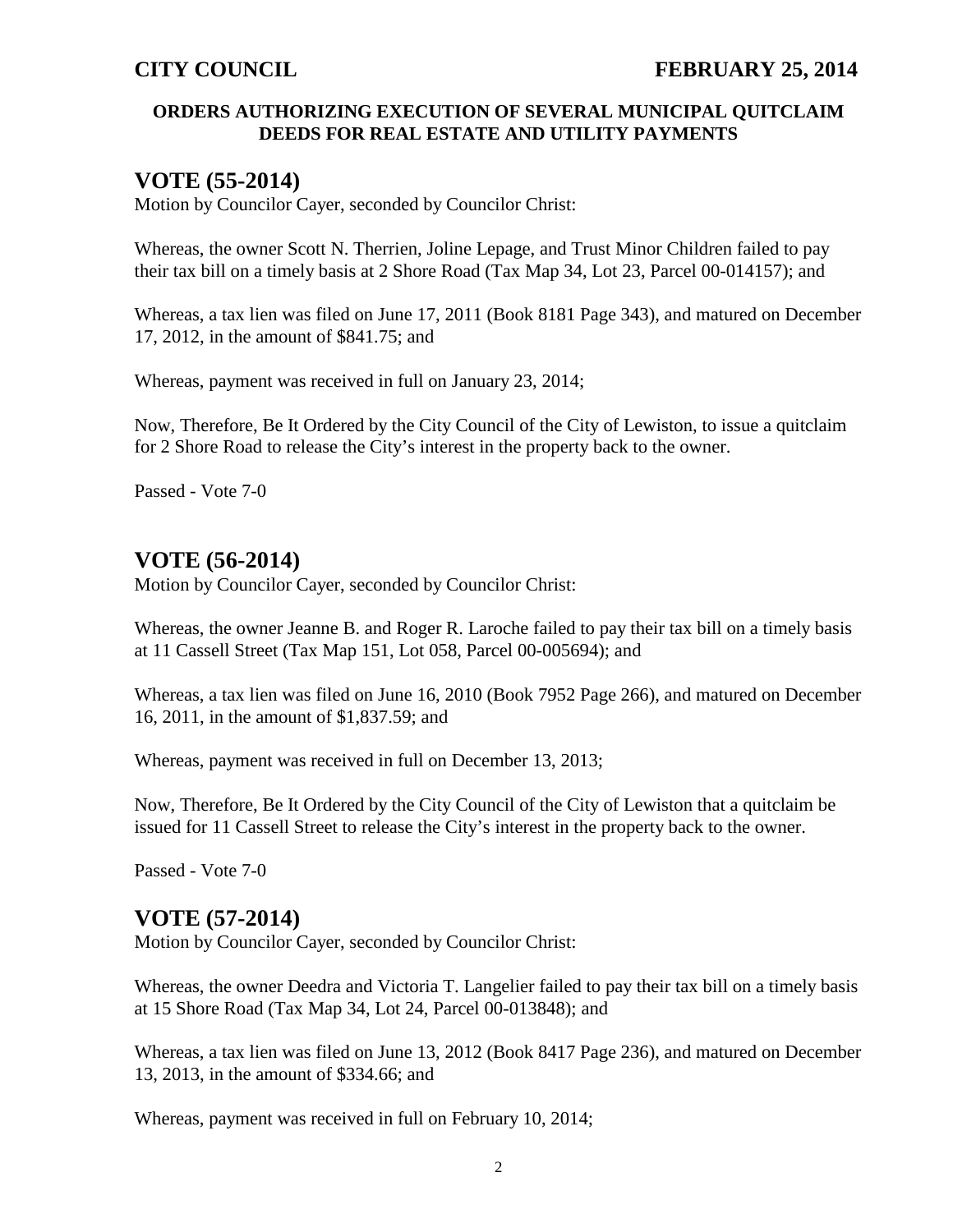Now, Therefore, Be It Ordered by the City Council of the City of Lewiston, to issue a quitclaim for 15 Shore Road to release the City's interest in the property back to the owner.

Passed - Vote 7-0

# **VOTE (58-2014)**

Motion by Councilor Cayer, seconded by Councilor Christ:

Whereas, the owner Robert E. Pomerleau Sr. failed to pay his tax bill on a timely basis at 222 Russell Street (Tax Map 146, Lot 075, Parcel 00-002037); and

Whereas, a tax lien was filed on June 13, 2012 (Book 8418 Page 13), and matured on December 13, 2013, in the amount of \$207.30; and

Whereas, payment was received in full on January 6, 2014;

Now, Therefore, Be It Ordered by the City Council of the City of Lewiston, to issue a quitclaim for 222 Russell Street to release the City's interest in the property back to the owner.

Passed - Vote 7-0

# **VOTE (59-2014)**

Motion by Councilor Cayer, seconded by Councilor Christ:

Whereas, the owner Tammy L. Nicholson failed to pay her tax bill on a timely basis at 31 Jean Street (Tax Map 146, Lot 183, Parcel 00-005729); and

Whereas, a tax lien was filed on June 13, 2012 (Book 8417 Page 318), and matured on December 13, 2013, in the amount of \$2,321.96; and

Whereas, payment was received in full on January 10, 2014;

Now, Therefore, Be It Ordered by the City Council of the City of LEWISTON, that a quitclaim be issued for 31 Jean Street to release the City's interest in the property back to the owner.

Passed - Vote 7-0

# **VOTE (60-2014)**

Motion by Councilor Cayer, seconded by Councilor Christ:

Whereas, the owner Robert Javande failed to pay his tax bill on a timely basis at 32 Horton Street (Tax Map 195, Lot 385, Parcel 00-010619); and

Whereas, a tax lien was filed on June 13, 2012 (Book 8417 Page 225), and matured on December 13, 2013, in the amount of \$1,733.36; and

Whereas, payment was received in full on January 23, 2014;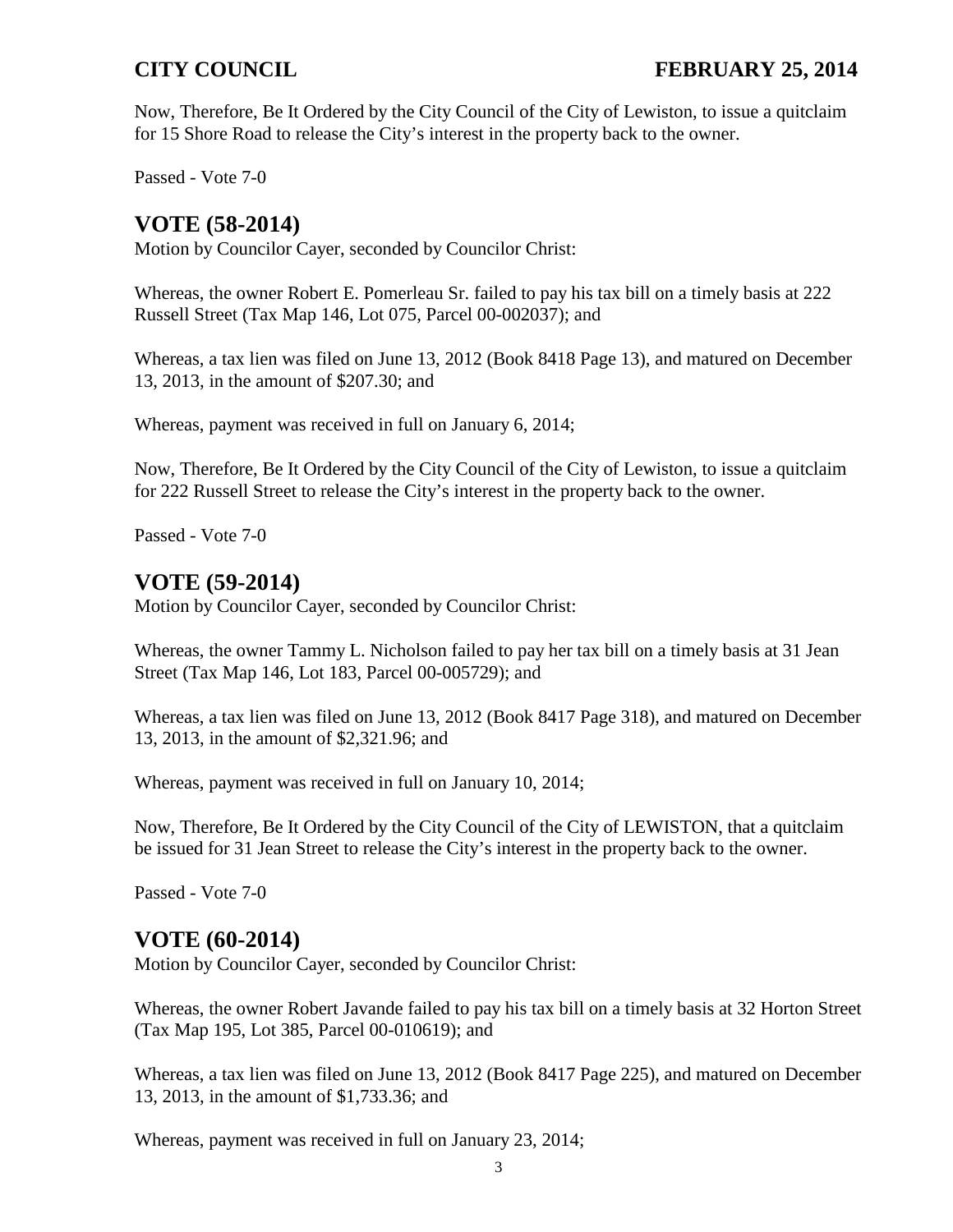Now, Therefore, Be It Ordered by the City Council of the City of Lewiston that a quitclaim deed be issued for 32 Horton Street to release the City's interest in the property back to the owner.

Passed - Vote 7-0

# **VOTE (61-2014)**

Motion by Councilor Cayer, seconded by Councilor Christ:

Whereas**,** the owner ATL Holdings LLC failed to pay their tax bill on a timely basis at 33 Lisbon Street (Tax Map 207, Lot 126, Parcel 00-006158); and

Whereas, a tax lien was filed on June 13, 2012 (Book 8416 Page 301), and matured on December 13, 2013, in the amount of \$1,114.27; and

Whereas, payment was received in full on January 29, 2014;

Now, Therefore, Be It Ordered by the City Council of the City of Lewiston that a quitclaim deed be issued for 33 Lisbon Street to release the City's interest in the property back to the owner.

Passed - Vote 7-0

# **VOTE (62-2014)**

Motion by Councilor Cayer, seconded by Councilor Christ:

Whereas, the owner Sandra L. and Ronald R. Roy failed to pay their tax bill on a timely basis at 34 Merrill Road Rear (Tax Map 112, Lot 009, Parcel 00-009234); and

Whereas, a tax lien was filed on June 13, 2012 (Book 8418 Page 47), and matured on December 13, 2013, in the amount of \$17,872.17; and

Whereas, payment was received in full on January 9, 2014;

Now, Therefore, Be It Ordered by the City Council of the City of Lewiston, to issue a quitclaim for 34 Merrill Road Rear to release the City's interest in the property back to the owner.

Passed - Vote 7-0

## **VOTE (63-2014)**

Motion by Councilor Cayer, seconded by Councilor Christ:

Whereas, the owner William and Kelly Curtis failed to pay their tax bill on a timely basis at 37 Autumn Lane (Tax Map 38, Lot 003, Parcel 90-020089); and

Whereas, a tax lien was filed on June 17, 2011 (Book 8180 Page 259), and matured on December 17, 2012, in the amount of \$1,457.12; and

Whereas, payment was received in full on January 10, 2014;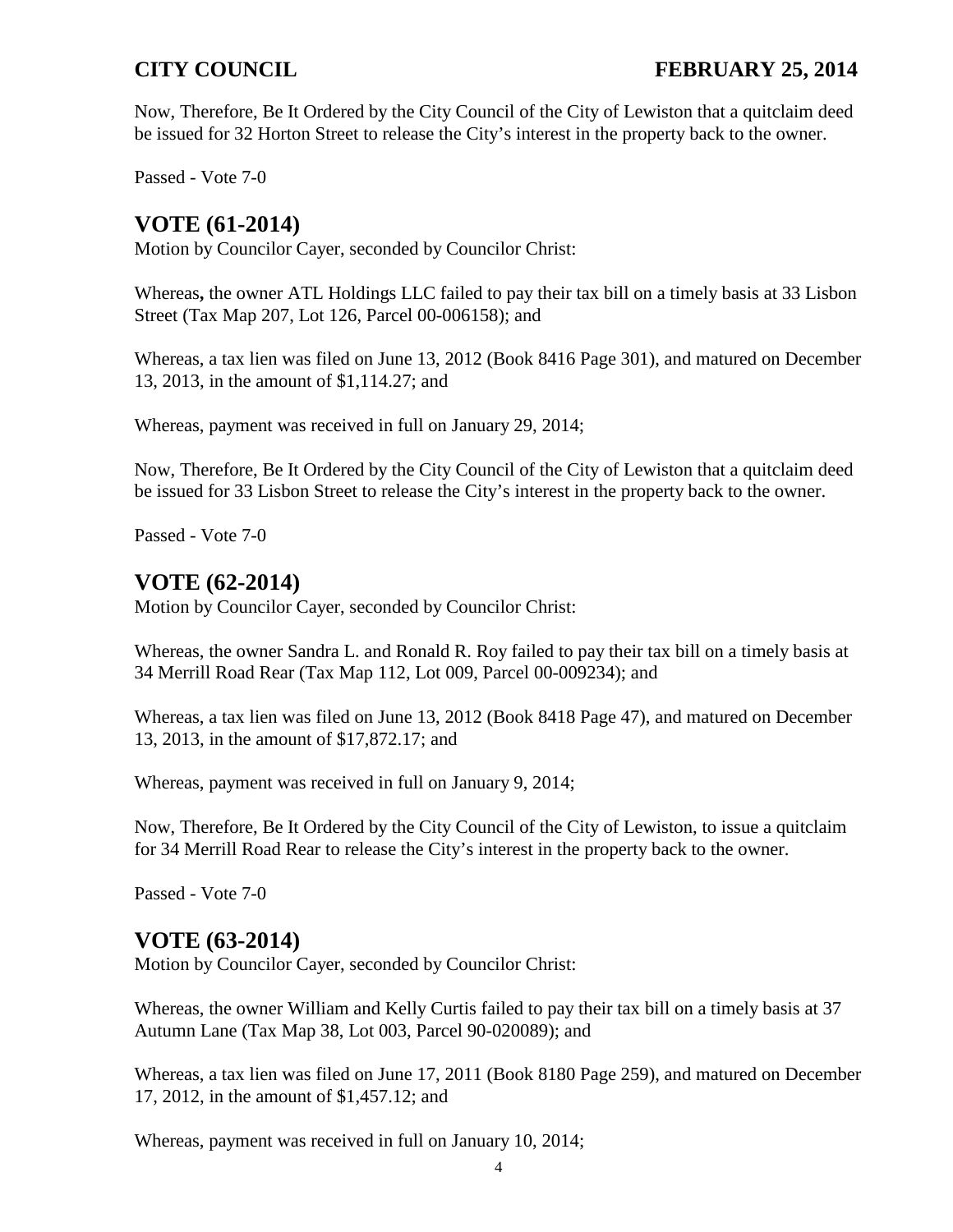Now, Therefore, Be It Ordered by the City Council of the City of Lewiston, to issue a quitclaim for 37 Autumn Lane to release the City's interest in the property back to the owner.

Passed - Vote 7-0

# **VOTE (64-2014)**

Motion by Councilor Cayer, seconded by Councilor Christ:

Whereas, the owner Richard A. Spiro failed to pay his tax bill on a timely basis at 37 Lisbon Street (Tax Map 207, Lot 125, Parcel 00-005779); and

Whereas, a tax lien was filed on June 17, 2011 (Book 8181 Page 315), and matured on December 17, 2012, in the amount of \$2,256.04; and

Whereas, payment was received in full on February 4, 2014;

Now, Therefore, Be It Ordered by the City Council of the City of Lewiston, to issue a quitclaim for 37 Lisbon Street to release the City's interest in the property back to the owner.

Passed - Vote 7-0

# **VOTE (65-2014)**

Motion by Councilor Cayer, seconded by Councilor Christ:

Whereas, the owner Kenneth and Penny L. Ouellette failed to pay their sewer bill on a timely basis at 48 River Street (Tax Map 209, Lot 15, Parcel 00-001305, Account 001804); and

Whereas, a sewer lien was filed on March 2, 2012 (Book 8348 Page 202), and matured on September 1, 2013, in the amount of \$239.46; and

Whereas, a sewer lien was filed on September 15, 2011 (Book 8237 Page 35), and matured on March 16, 2013, in the amount of \$163.08; and

Whereas, payment was received in full on October 16, 2013;

Now, Therefore, Be It Ordered by the City Council of the City of Lewiston, to issue a quitclaim for 48 River Street to release the City's interest in the property back to the owner.

Passed - Vote 7-0

# **VOTE (66-2014)**

Motion by Councilor Cayer, seconded by Councilor Christ:

Whereas**,** the owner Jacqueline Lapage and Gilbert Field failed to pay their tax bill on a timely basis at 65 Old Chadbourne Road (Tax Map 18, Lot 060, Parcel 00-013246); and

Whereas, a tax lien was filed on June 17, 2011 (Book 8181 Page 102), and matured on December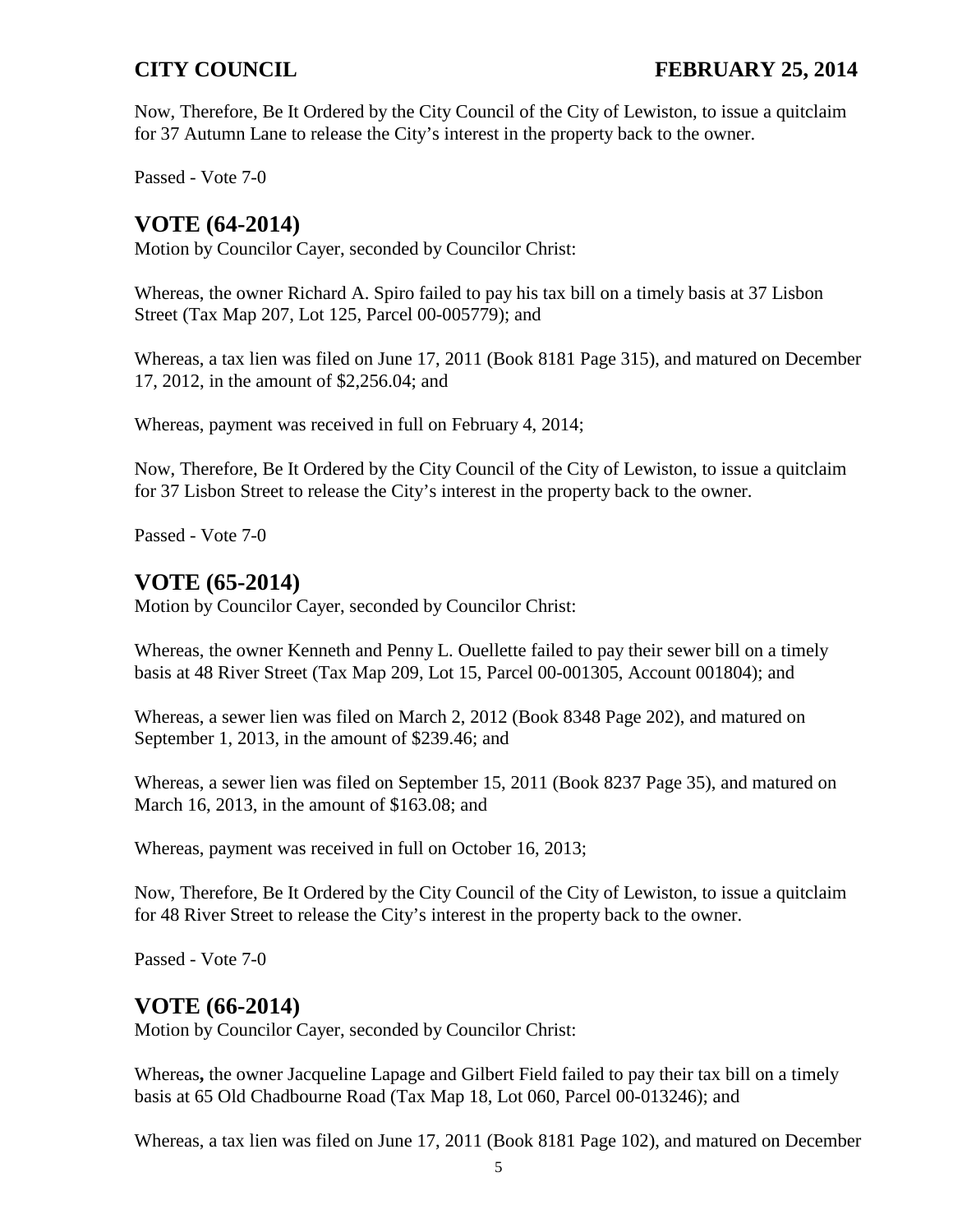17, 2012, in the amount of \$1,573.36; and

Whereas, payment was received in full on September 5, 2013;

Now, Therefore, Be It Ordered by the City Council of the City of Lewiston, to issue a quitclaim for 65 Old Chadbourne Road to release the City's interest in the property back to the owner.

Passed - Vote 7-0

# **VOTE (67-2014)**

Motion by Councilor Cayer, seconded by Councilor Christ:

Whereas, the owner Shawn A. and Susan E. LaBrie failed to pay their sewer bill on a timely basis at 88 Howe Street (Tax Map 195, Lot 337, Parcel 00-005431, Account 000622); and

Whereae, a sewer lien was filed on September 15, 2011 (Book 8237 Page 11), and matured on March 16, 2013, in the amount of \$234.87; and

Whereas, payment was received in full on February 5, 2014; and

Whereas**,** the owner Shawn A. and Susan E. LaBrie failed to pay their water bill on a timely basis at 88 Howe Street (Tax Map 195, Lot 337, Parcel 00-005431, Account 000622); and

Whereas, a water lien was filed on September 15, 2011 (Book 8237 Page 117), and matured on March 16, 2013, in the amount of \$163.90; and

Whereas, payment was received in full on February 5, 2014;

Now, Therefore, Be It Ordered by the City Council of the City of Lewiston, to issue a quitclaim for 88 Howe Street to release the City's interest in the property back to the owner.

Passed - Vote 7-0

## **VOTE (68-2014)**

Motion by Councilor Cayer, seconded by Councilor Christ:

Whereas**,** the owner Anita P. Chase failed to pay her tax bill on a timely basis at 99 Prospect Avenue (Tax Map 177, Lot 103, Parcel 00-001730); and

Whereas, a tax lien was filed on June 17, 2011 (Book 8180 Page 215), and matured on December 17, 2012, in the amount of \$2,310.74; and

Whereas, payment was received in full on October 1, 2013;

Now, Therefore, Be It Ordered by the City Council of the City of Lewiston, to issue a quitclaim for 99 Prospect Avenue to release the City's interest in the property back to the owner.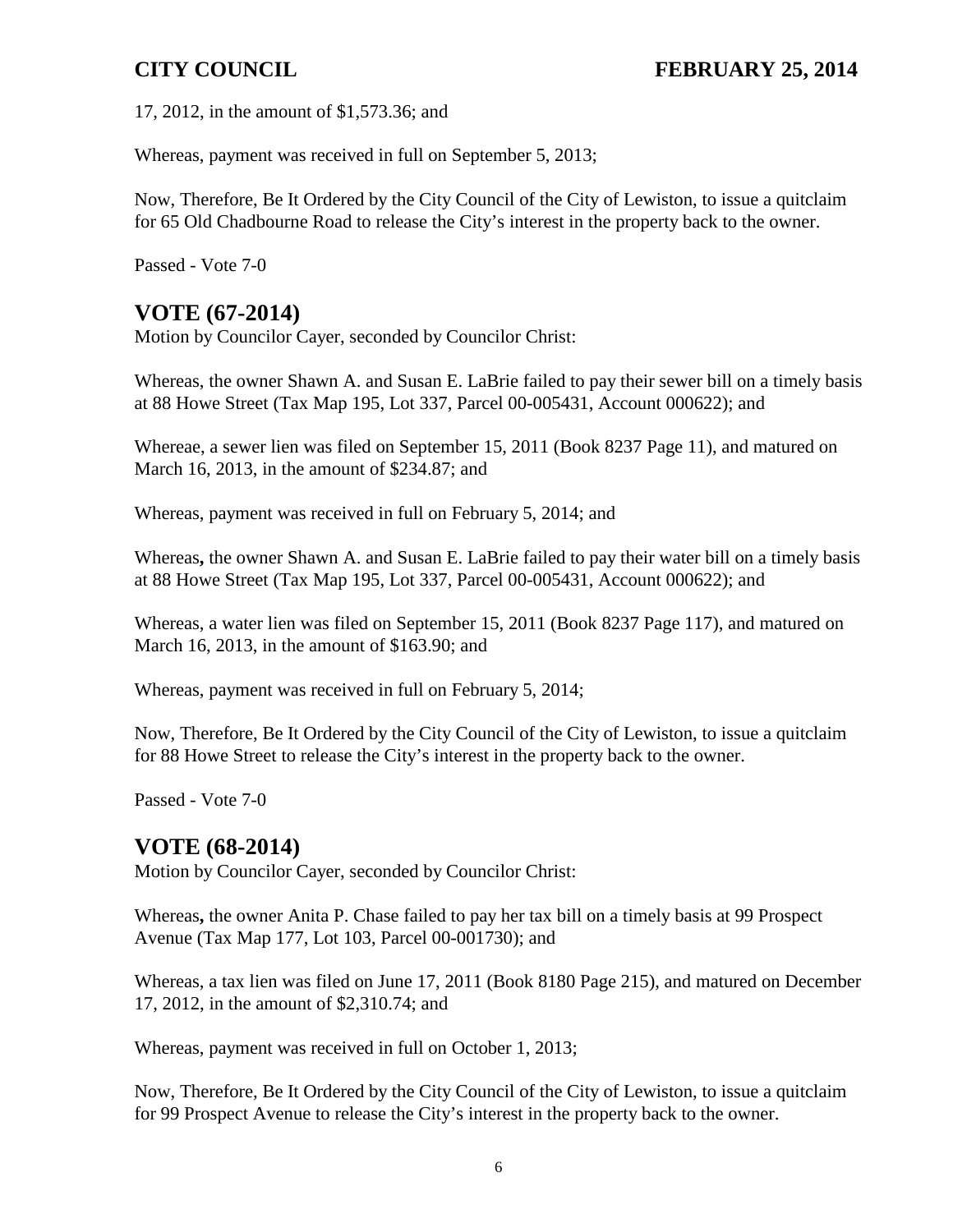Passed - Vote 7-0

# **VOTE (69-2014)**

Motion by Councilor Cayer, seconded by Councilor Christ:

Whereas**,** the owner Bridget and Robert Cailler failed to pay their tax bill on a timely basis at 111 Sabattus Street (Tax Map 195, Lot 261, Parcel 00-001407); and

Whereas, a tax lien was filed on June 13, 2012 (Book 8417 Page 12), and matured on December 13, 2013, in the amount of \$2,390.28; and

Whereas, payment was received in full on December 13, 2013;

Now, Therefore, Be It Ordered by the City Council of the City of Lewiston, to issue a quitclaim for 111 Sabattus Street to release the City's interest in the property back to the owner.

Passed - Vote 7-0

# **VOTE (70-2014)**

Motion by Councilor Cayer, seconded by Councilor Christ:

Whereas**,** the owner Paul F. Melanson failed to pay his tax bill on a timely basis at 121 Webster Street (Tax Map 174, Lot 43, Parcel 00-008337); and

Whereas, a tax lien was filed on June 13, 2012 (Book 8417 Page 291), and matured on December 13, 2013, in the amount of \$2,596.52; and

Whereas, payment was received in full on January 23, 2014;

Now, Therefore, Be It Ordered by the City Council of the City of Lewiston, to issue a quitclaim for 121 Webster Street to release the City's interest in the property back to the owner.

Passed - Vote 7-0

# **VOTE (71-2014)**

Motion by Councilor Cayer, seconded by Councilor Christ:

Whereas**,** the owner Sandra L. and Ronald R. Roy failed to pay their tax bill on a timely basis at 128 Merrill Road Rear (Tax Map 112, Lot 26, Parcel 00-011825); and

Whereas, a tax lien was filed on June 13, 2012 (Book 8418 Page 48), and matured on December 13, 2013, in the amount of \$234.61; and

Whereas, payment was received in full on January 9, 2014;

Now, Therefore, Be It Ordered by the City Council of the City of Lewiston, to issue a quitclaim for 128 Merrill Road Rear to release the City's interest in the property back to the owner.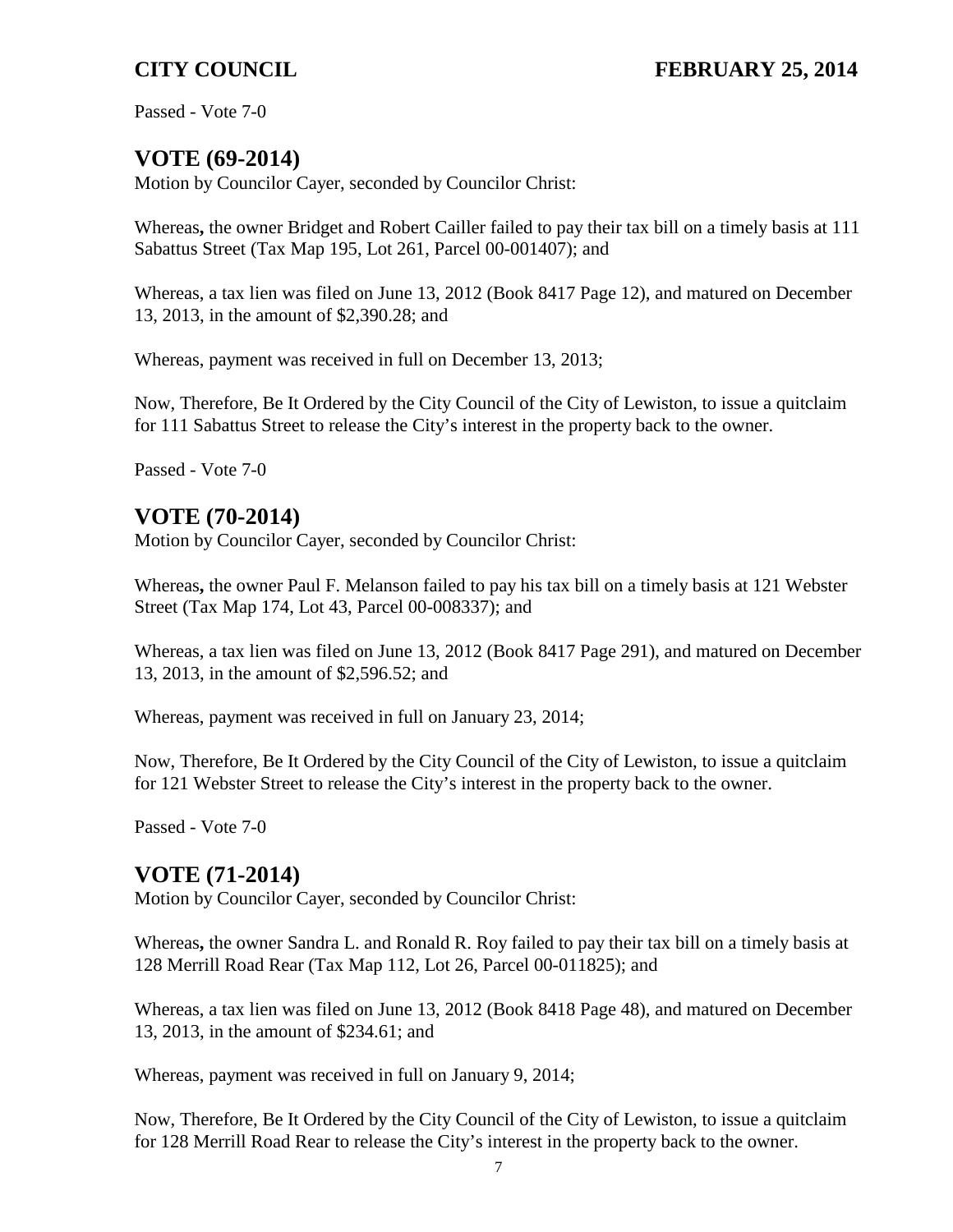Passed - Vote 7-0

# **VOTE (72-2014)**

Motion by Councilor Cayer, seconded by Councilor Christ:

Whereas**,** the owner Robert J. and Claudine M. Tremblett failed to pay their tax bill on a timely basis at 148 Bartlett Street (Tax Map 196, Lot 134, Parcel 00-012949); and

Whereas, a tax lien was filed on June 16, 2010 (Book 7953 Page 107), and matured on December 16, 2011, in the amount of \$1,098.96; and

Whereas, payment was received in full on December 3, 2013; and

Whereas**,** the owner Robert J. and Claudine M. Tremblett failed to pay their sewer bill on a timely basis at 148 Bartlett Street (Account # 000864); and

Whereas, a sewer lien was filed on March 2, 2012 (Book 8348 Page 188), and matured on September 1, 2013, in the amount of \$128.62; and

Whereas, payment was received in full on February 4, 2014;

Now, Therefore, Be It Ordered by the City Council of the City of Lewiston, to issue a quitclaim 148 Bartlett Street to release the City's interest in the property back to the owner.

Passed - Vote 7-0

# **VOTE (73-2014)**

Motion by Councilor Cayer, seconded by Councilor Christ:

Whereas, the owner Floyd and Cathy Jenkins failed to pay their tax bill on a timely basis at 155 Spring Street (Tax Map 193, Lot 18, Parcel 00-005546); and

Whereas, a tax lien was filed on June 17, 2011 (Book 8181 Page 44), and matured on December 17, 2012, in the amount of \$3,411.58; and

Whereas, payment was received in full on December 11, 2013;

Now, Therefore, Be It Ordered by the City Council of the City of Lewiston, to issue a quitclaim for 155 Spring Street to release the City's interest in the property back to the owner.

Passed - Vote 7-0

# **VOTE (74-2014)**

Motion by Councilor Cayer, seconded by Councilor Christ:

Whereas, the owner L.J.M. LLC failed to pay their tax bill on a timely basis at 184 Bartlett Street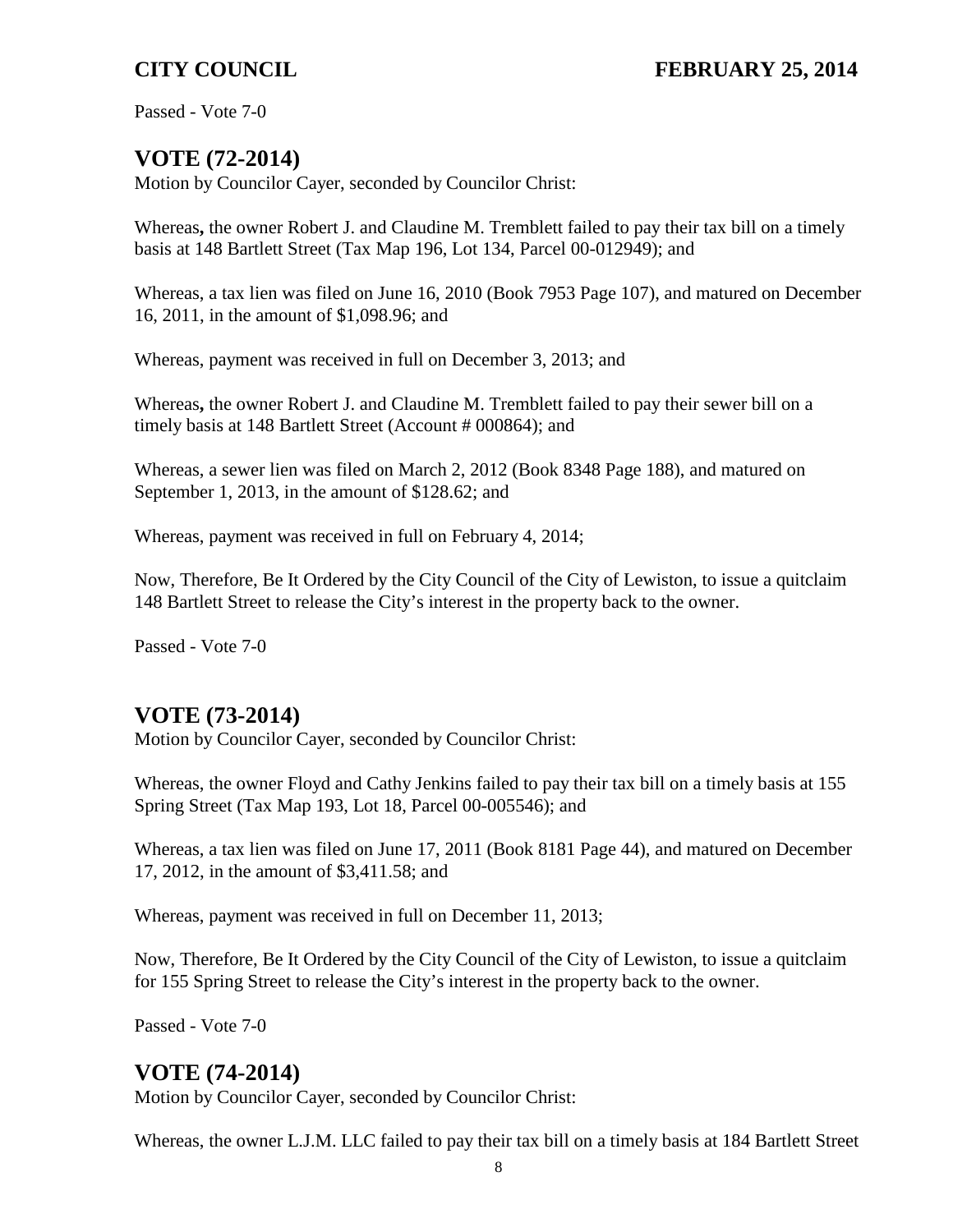(Tax Map 196, Lot 142, Parcel 00-002054); and

Whereas, a tax lien was filed on June 13, 2012 (Book 8417 Page 216), and matured on December 13, 2013, in the amount of \$1,795.92; and

Whereas, payment was received in full on January 23, 2014;

Now, Therefore, Be It Ordered by the City Council of the City of Lewiston, to issue a quitclaim 184 Bartlett Street to release the City's interest in the property back to the owner.

Passed - Vote 7-0

# **VOTE (75-2014)**

Motion by Councilor Cayer, seconded by Councilor Christ:

Whereas**,** the owner William D. Maselli and Adam Baroudi failed to pay their tax bill on a timely basis at 238 Lisbon Street (Tax Map 208, Lot 099, Parcel 00-006105); and

Whereas, a tax lien was filed on June 17, 2011 (Book 8181 Page 127), and matured on December 17, 2012, in the amount of \$889.34; and

Whereas, payment was received in full on November 12, 2013;

Now, Therefore, Be It Ordered by the City Council of the City of Lewiston to issue a quitclaim for 238 Lisbon Street to release the City's interest in the property back to the owner.

Passed - Vote 7-0

# **VOTE (76-2014)**

Motion by Councilor Cayer, seconded by Councilor Christ:

Whereas, the owner Dora and John Clark failed to pay their tax bill on a timely basis at 378 Pinewoods Road (Tax Map 49, Lot 13, Parcel 00-012882); and

Whereas, a tax lien was filed on June 17, 2011 (Book 8180 Page 277), and matured on December 17, 2012, in the amount of \$2,926.64; and

Whereas, payment was received in full on December 12, 2013;

Now, Therefore, Be It Ordered by the City Council of the City of Lewiston, to issue a quitclaim for 378 Pinewoods Road to release the City's interest in the property back to the owner.

Passed - Vote 7-0

## **VOTE (77-2014)**

Motion by Councilor Cayer, seconded by Councilor Christ: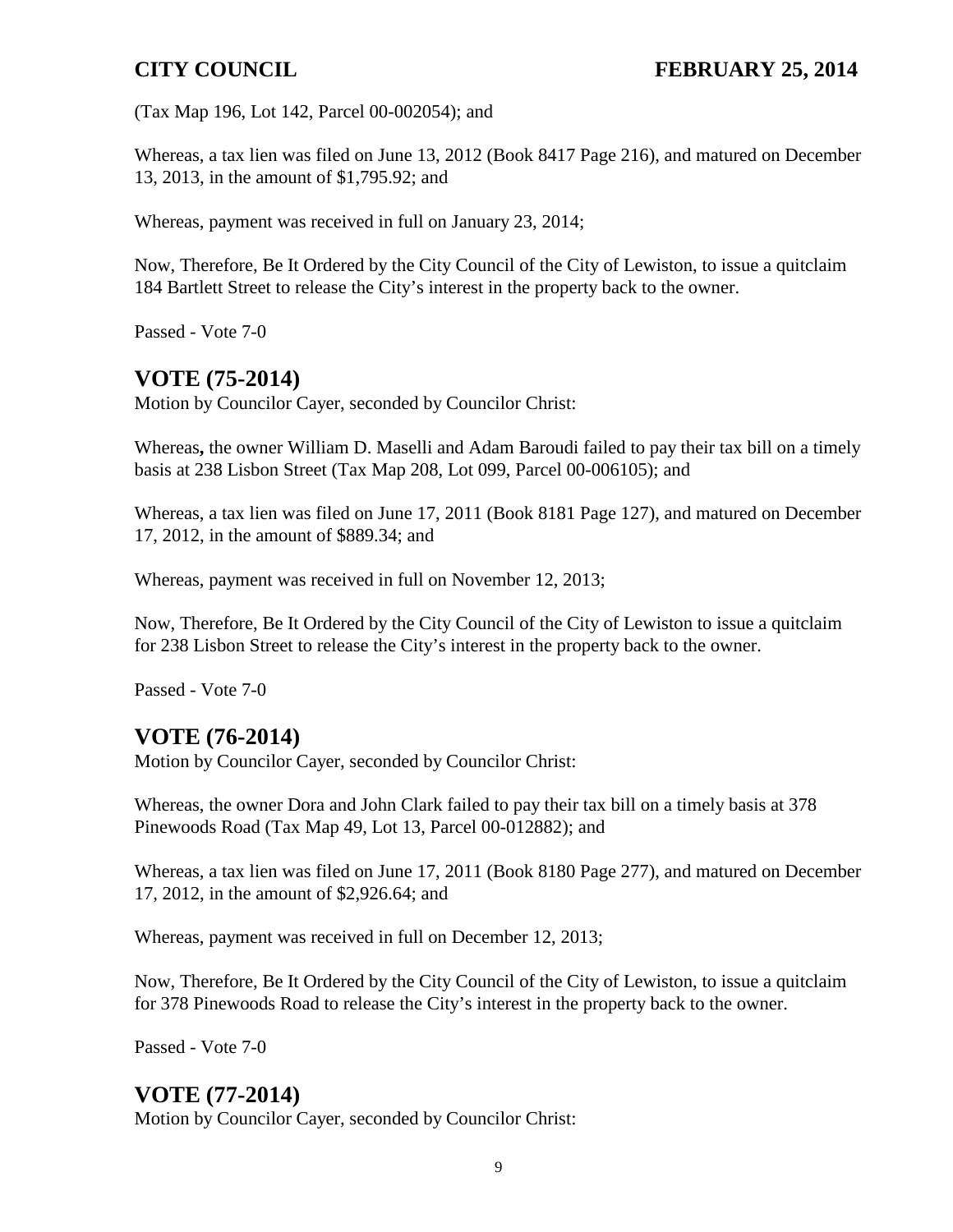Whereas, the owner James and Timothy Wong and Tony Eng failed to pay their tax bill on a timely basis at 1128 Lisbon Street (Tax Map 150, Lot 434, Parcel 00-000938); and

Whereas, a tax lien was filed on June 17, 2011 (Book 8182 Page 25), and matured on December 17, 2012, in the amount of \$10,467.30; and

Whereas, payment was received in full on January 7, 2014;

Now, Therefore, Be It Ordered by the City Council of the City of Lewiston, to issue a quitclaim for 1128 Lisbon Street to release the City's interest in the property back to the owner.

Passed - Vote 7-0

## **VOTE (78-2014)**

Motion by Councilor Cayer, seconded by Councilor Christ:

Whereas**,** the owner Forest Farnum failed to pay his tax bill on a timely basis at 1153 Main Street (Tax Map 139, Lot 002, Parcel 00-003821); and

Whereas, a tax lien was filed on June 17, 2011 (Book 8180 Page 307), and matured on December 17, 2012, in the amount of \$1,849.48; and

Whereas, payment was received in full on December 6, 2013;

Now, Therefore, Be It Ordered by the City Council of the City of Lewiston, to issue a quitclaim for 1153 Main Street to release the City's interest in the property back to the owner.

Passed - Vote 7-0

## **VOTE (79-2014)**

Motion by Councilor Cayer, seconded by Councilor Christ:

Whereas, the owner Richard Boucher failed to pay his water bill on a timely basis at 1990 Lisbon Street (Tax Map 45, Lot 10, Parcel 00-005027, Account 009501); and

Whereas, a water lien was filed on June 25, 2009 (Book 7728 Page 325), and matured on December 25, 2010, in the amount of \$124.79; and

Whereas, a water lien was filed on July 1, 2010 (Book 7967 Page 142), and matured on December 30, 2011, in the amount of \$136.34; and

Whereas, a water lien was filed on February 18, 2011 (Book 8118 Page 82), and matured on August 9, 2012, in the amount of \$168.84; and

Whereas, a water lien was filed on September 15, 2011 (Book 8237 Page 182), and matured on March 16, 2013, in the amount of \$137.49; and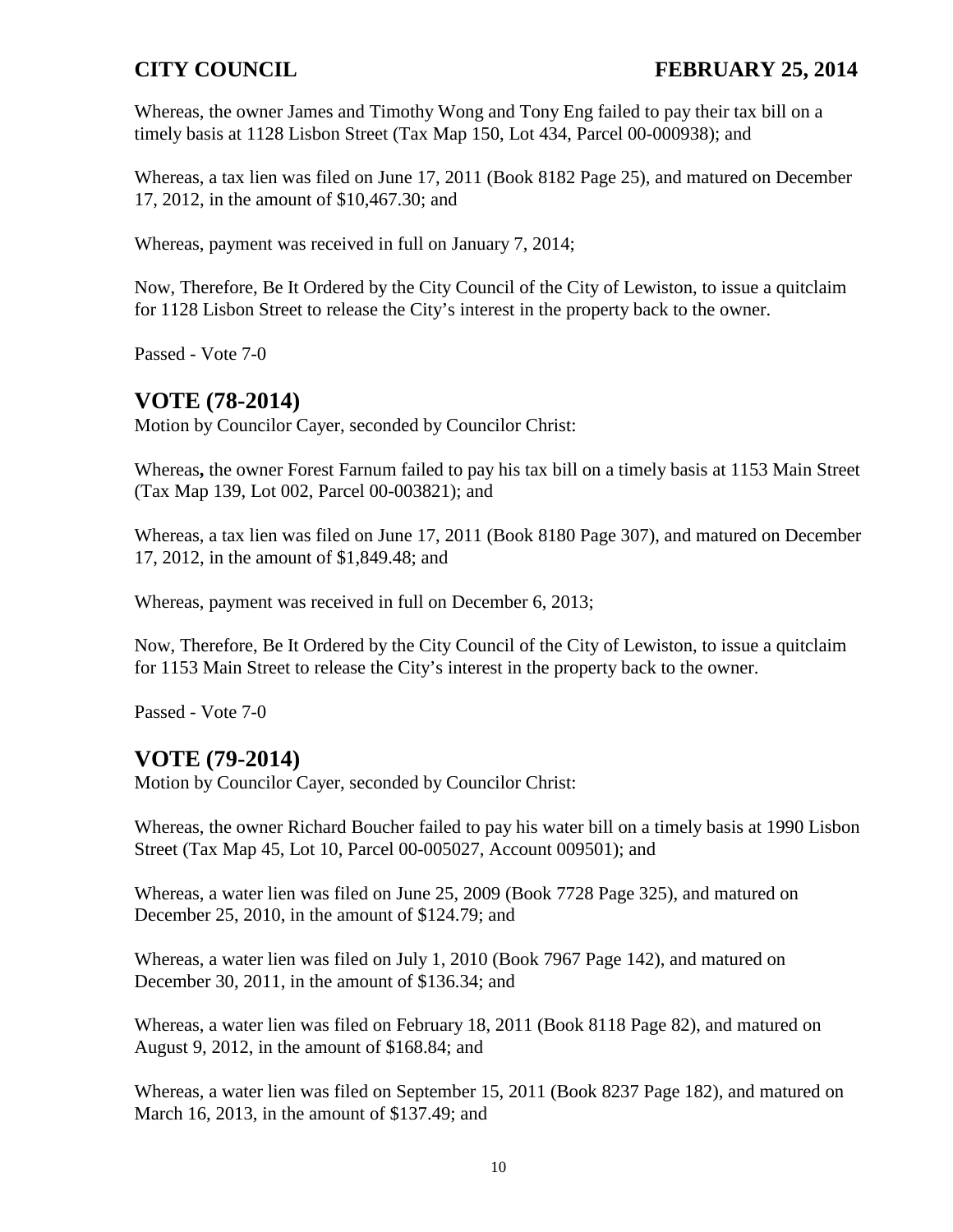Whereas, a water lien was filed on March 2, 2012 (Book 8348 Page 173), and matured on September 1, 2013, in the amount of \$143.72; and

Whereas, payment was received in full on December 6, 2013; and

Whereas**,** the owner Richard Boucher failed to pay his sewer bill on a timely basis at 1990 Lisbon Street (Tax Map 45, Lot 10, Parcel 00-005027, Account 009501); and

Whereas, a sewer lien was filed on June 25, 2009 (Book 7729 Page 97), and matured on December 25, 2010, in the amount of \$168.12; and

Whereas, a sewer lien was filed on July 1, 2010 (Book 7967 Page 16), and matured on December 30, 2011, in the amount of \$201.20; and

Whereas, a sewer lien was filed on February 18, 2011 (Book 8118 Page 14), and matured on August 9, 2012, in the amount of \$248.70; and

Whereas, a sewer lien was filed on September 15, 2011 (Book 8237 Page 93), and matured on March 16, 2013, in the amount of \$161.73; and

Whereas, a sewer lien was filed on March 2, 2012 (Book 8348 Page 255), and matured on September 1, 2013, in the amount of \$174.57; and

Whereas, payment was received in full on December 6, 2013;

Now, Therefore, Be It Ordered by the City Council of the City of Lewiston, to issue a quitclaim for 1990 Lisbon Street to release the City's interest in the property back to the owner.

Passed - Vote 7-0

### **ANNUAL AUTHORIZATION FOR THE PUBLIC WORKS DEPARTMENT TO POST CERTAIN ROADS, FROM MARCH 1 TO MAY 1, PROHIBITING VEHICLES HAVING A GROSS VEHICLE WEIGHT OF OVER 23,000 POUNDS**

## **VOTE (80-2014)**

Motion by Councilor Cayer, seconded by Councilor Christ:

To authorize the Public Works Department to post the following roads prohibiting vehicles having a gross vehicle weight of over 23,000 pounds:

From March 1, 2014 to May 1, 2014:

Ferry Road - From Cottage Road to River Road River Road - From Ferry Road to Solid Waste Facility Dyer Road - From Lisbon Road to Ferry Road Pinewoods Road - From Ferry Road to Town Line Gayton Road - From Lisbon Road to Town Line Webster Road - From Old Lisbon Road to Crowley Road Merrill Road - From College Road to Main Street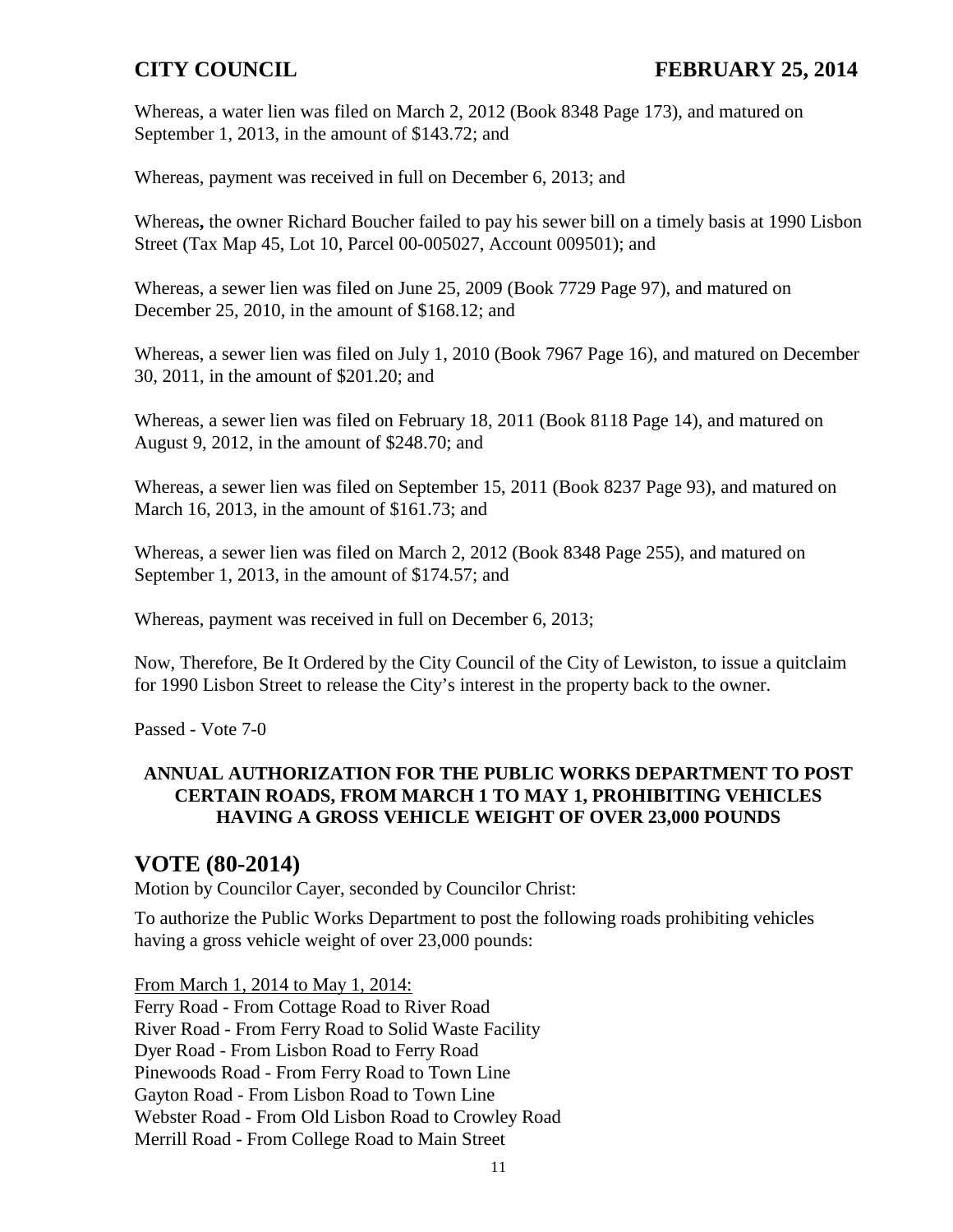Sleeper Road - From Merrill Road to Town Line Randall Road - From Sunrise Lane to Grove Street Grove Street - From Randall Road to Town Line Old Greene Road - From North Temple Street to Town Line No Name Pond Road - From Old Greene Road to Town Line Pond Road - From Cherrywood Drive to No Name Pond Road

Passed - Vote 7-0

### **PUBLIC HEARING FOR THE SPECIAL AMUSEMENT PERMIT FOR BARNIE'S BAR & GRILL, 1065 SABATTUS STREET**

Mayor Macdonald opened the public hearing to receive citizen input and comment. No members of the public spoke for or against this issue. Mayor Macdonald then closed the hearing.

### **VOTE (81-2014)**

Motion by Councilor Libby, seconded by Councilor Cloutier:

To grant a Special Amusement permit for live entertainment to Barnie's Bar & Grill, 1065 Sabattus Street. Passed - Vote 7-0

### **PUBLIC HEARING AND FINAL PASSAGE ON AMENDMENTS TO THE TRAFFIC AND VEHICLES ORDINANCE REGARDING SPEED LIMITS**

Mayor Macdonald opened the public hearing to receive citizen input and comment. No members of the public spoke for or against this issue. Mayor Macdonald then closed the hearing. Councilor Dubois noted that since municipalities have the authority outlined in state statute, we should not give it up.

## **VOTE (82-2014)**

Motion by Councilor Cloutier, seconded by Councilor Libby:

That the proposed amendments to the City Code of Ordinances, Chapter 70 "Traffic and Vehicles", Section 70-83 "Speed limits at specific locations", receive final passage by a roll call vote. Passed - Vote 6-1 (Councilor Dubois opposed)

### **PUBLIC HEARING AND FINAL PASSAGE ON AMENDMENTS TO THE BUILDINGS AND BUILDING REGULATIONS ORDINANCE REGARDING THE PROPERTY MAINTENANCE CODE AND EROSION CONTROL**

Mayor Macdonald opened the public hearing to receive citizen input and comment. No members of the public spoke for or against this issue. Mayor Macdonald then closed the hearing.

## **VOTE (83-2014)**

Motion by Councilor Cloutier, seconded by Councilor Libby:

That the proposed amendments to the City Code of Ordinances, Chapter 18 "Buildings and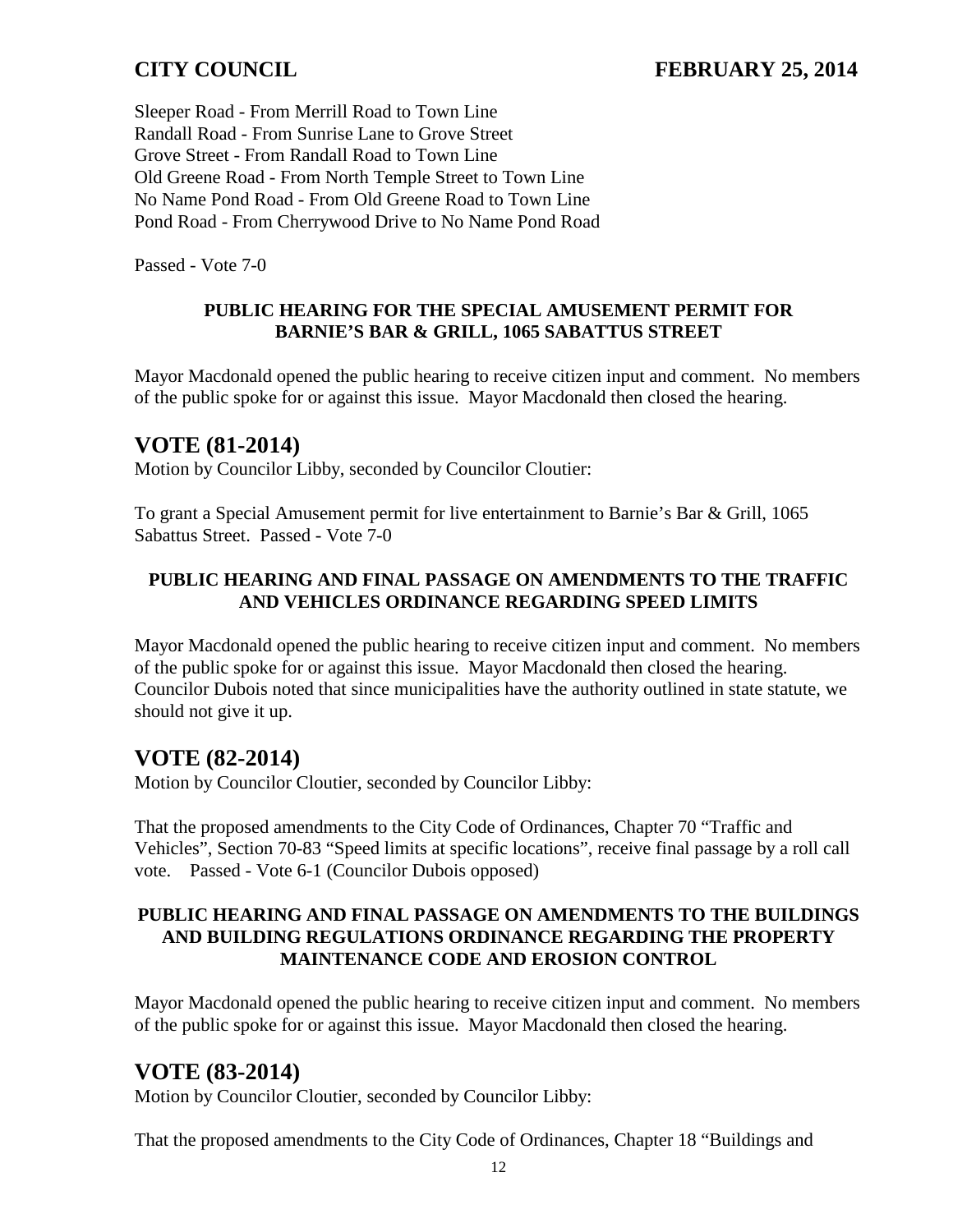Building Regulations", Section 18-52, "Amendments to the Property Maintenance Code", receive final passage by a roll call vote. Passed - Vote 7-0

### **PUBLIC HEARING AND FIRST PASSAGE REGARDING AN AMENDMENT TO THE BUSINESS LICENSNIG ORDINANCE REGARDING GARAGE SALE PERMITS**

Mayor Macdonald opened the public hearing to receive citizen input and comment. No members of the public spoke for or against this issue. Mayor Macdonald then closed the hearing.

## **VOTE (84-2014)**

Motion by Councilor Lachance, seconded by Councilor Dubois:

That the proposed amendment to the City Code of Ordinances, Chapter 22 "Businesses", Article X "Sale of Personal Property from Residential Premises", Section 22-282 "Permit required; conditions" receive first passage by a roll call vote and that the public hearing on said ordinance be continued to the next regularly scheduled City Council meeting.

Passed – Vote 7-0

### **ADOPTION OF AMENDMENTS TO THE CITY POLICY MANUAL FOR CITY DEPARTMENT MISCELLANEOUS FEES AND PENALTIES**

## **VOTE (85-2014)**

Motion by Councilor Cayer, seconded by Councilor Cloutier:

To adopt the Resolve Adopting City Fees Currently Being Charged in City Policy:

- Whereas, in preparation of the FY2015 municipal budget, staff reviewed all locally controlled fees; and
- Whereas, it was determined that some fees currently being assessed for City services were not formally incorporated in City policy; and

Whereas, it is the City's intention to adopted all fees into policy;

Now, therefore, be It Resolved by the City Council of the City of Lewiston that the following municipal fees are hereby approved and adopted into City Policy: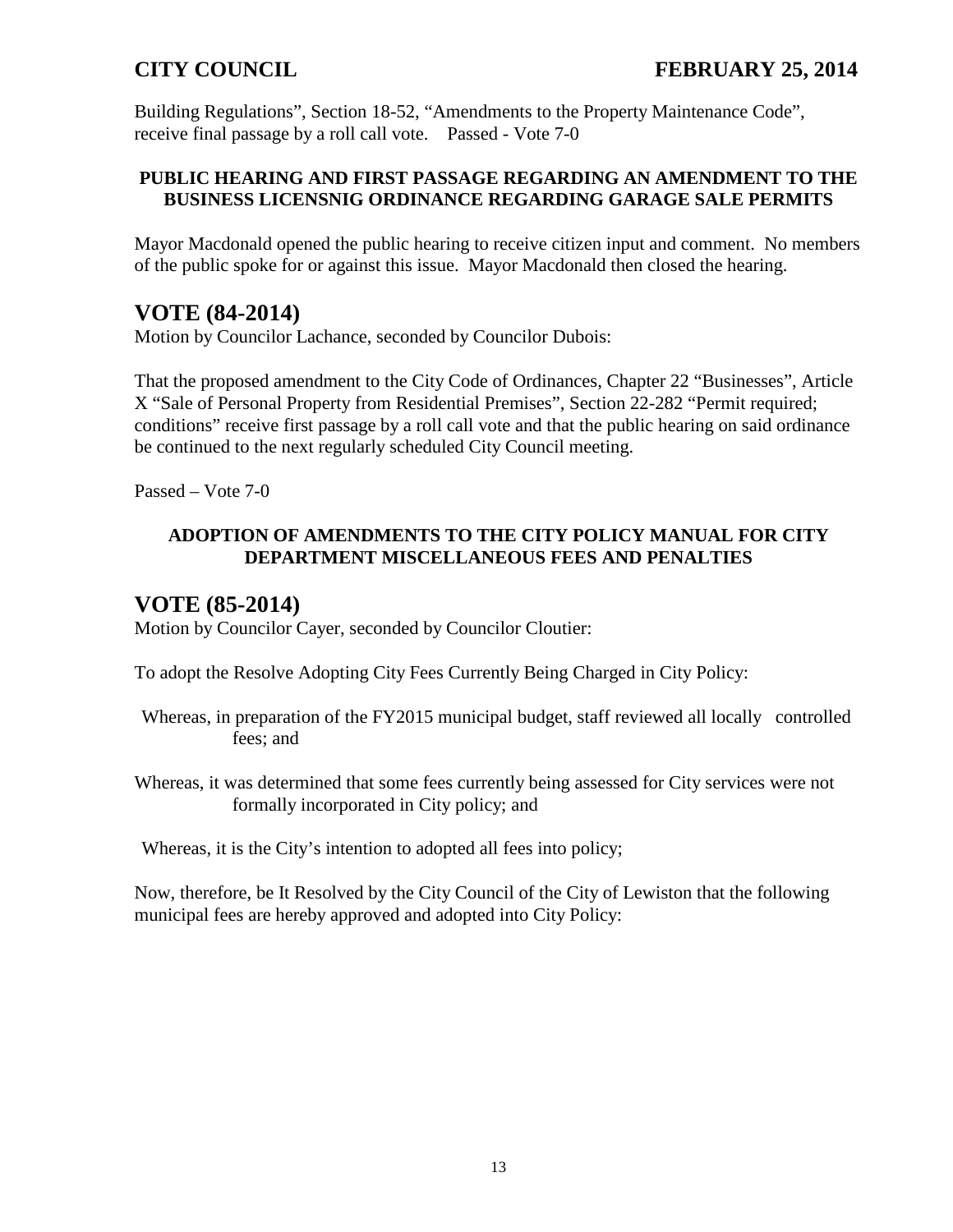| Policy # | <b>Department</b>   | <b>Fee Description</b>                           | <b>Amount</b> |
|----------|---------------------|--------------------------------------------------|---------------|
|          | City Clerk          | Automobile Graveyards & Junkyards - pub. fee     | 25.00         |
| 39       | Library             | Video Late Fee per video, per day                | 0.10          |
| 39       | Library             | Maximum Video Fine                               | 5.00          |
| 42       | Public Works        | Parking Card                                     | 5.00          |
| 42       | Public Works        | <b>Replacement Parking Card</b>                  | 10.00         |
| 55       | <b>Public Works</b> | <b>Excavation Fine</b>                           | 526.00        |
| 81       | Planning            | Color Maps                                       | 10.00         |
| 81       | Library             | <b>Replacement Library Cards</b>                 | 1.00          |
| 81       | Assessing           | Copy of Tax Roll                                 | 60.00         |
| 31       | Social Serv.        | Confidentiality of Information Penalty – maximum | 100.00        |

Passed - Vote 7-0

### **VOTE (86-2014)**

Motion by Councilor D'Auteuil, seconded by Councilor Cayer:

To adopt the Resolve Adopting Proposed New City Fees:

Whereas, in preparation of the FY2015 municipal budget, staff reviewed all locally controlled fees; and

Whereas, it was determined that the cost of some City services was not being recovered through charging a municipal fee; and

Whereas, it is the City's intention to adopted fees that recapture some costs associated with special or direct municipal service provided to an individual vs. the general public;

Now, therefore, be It Resolved by the City Council of the City of Lewiston that the following new municipal fees are hereby adopted and placed into City Policy:

| Policy # | <b>Department</b>   | <b>Fee Description</b>                                       | Amount |
|----------|---------------------|--------------------------------------------------------------|--------|
| 7        | City Clerk          | <b>Outdoor Liquor Service Permit</b>                         | 25.00  |
| 42       | <b>Public Works</b> | Auto. Engine Block Heater Fee - 800 watts or less, per month | 25.00  |
| 42       | Public Works        | Auto. Engine Block Heater Fee - 801 to 1600 watts, per month | 40.00  |
| 81       | Public Works        | Faxed or E-mailed Copies of Plans & Specs, per page          | 5.00   |
| 81       | Public Works        | Faxed or E-mailed Copies of Plans & Specs, cap               | 25.00  |
| 81       | Finance             | <b>Quitclaim Execution Fee</b>                               | 50.00  |

Passed - Vote 7-0

### **VOTE (87-2014)**

Motion by Councilor Cayer, seconded by Councilor Christ:

To adopt the Resolve Adopting Proposed City Fee Increases:

Whereas, in preparation of the FY2015 municipal budget, staff reviewed all locally controlled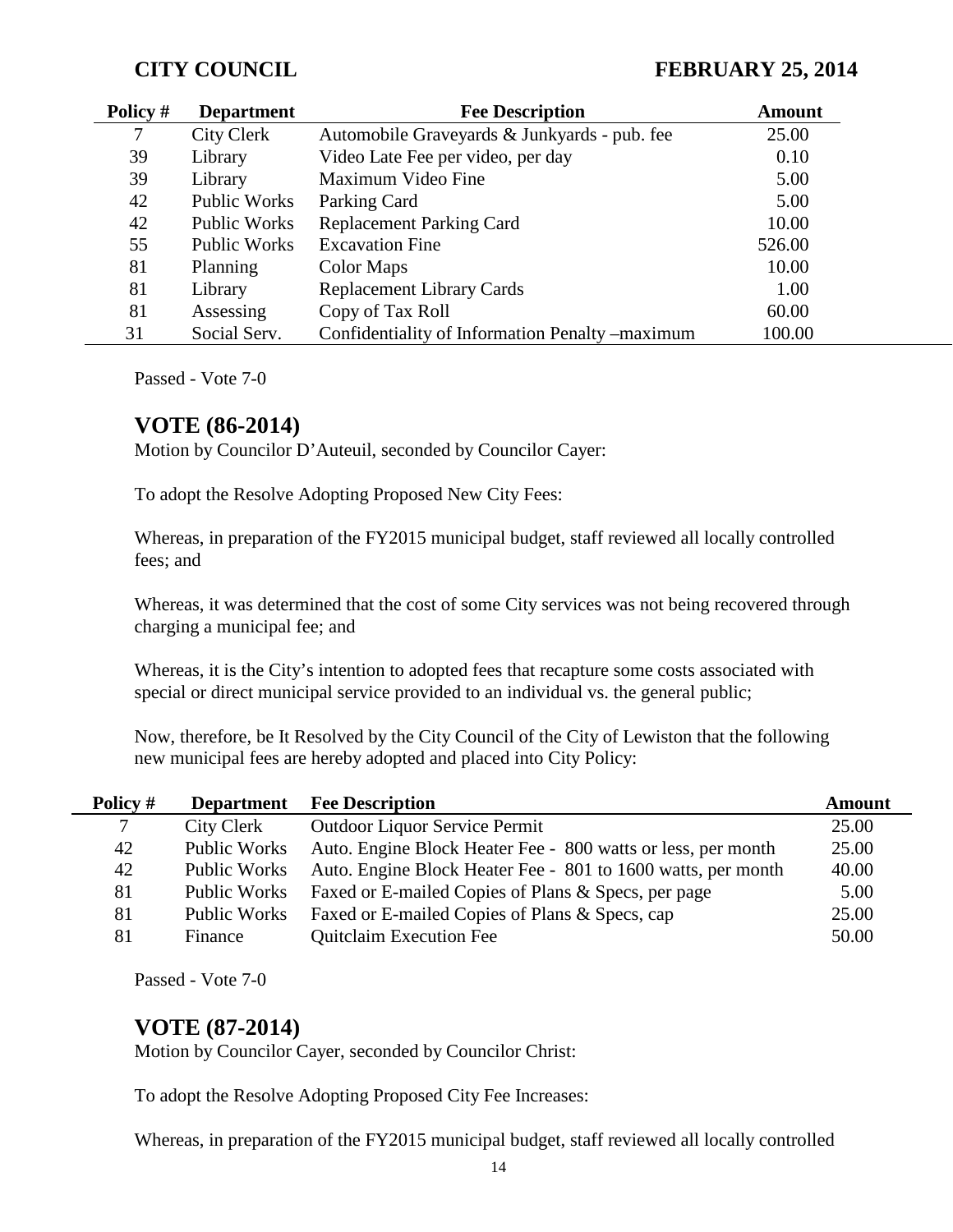fees; and

Whereas, it was determined that some fees currently being assessed for City services were not recovering intended costs and had not been adjusted in a number of years; and

Whereas, it is the City's intention to adopt fees that recapture some costs associated with special or direct municipal service provided to an individual vs. the general public;

Now, therefore, be It Resolved by the City Council of the City of Lewiston that the following municipal fee increases are hereby approved effective as of July 1, 2014 at which time they shall be adopted into City Policy and/or Ordinance:

| Policy #       | <b>Department</b> | <b>Fee Description</b>                                      | <b>Current</b> | Proposed |
|----------------|-------------------|-------------------------------------------------------------|----------------|----------|
| 16             | Code Enf.         | <b>Business Inspection for State Licensing</b>              | 40.00          | 56.00    |
| 7              | <b>City Clerk</b> | Nonbusiness Hour Inspection Fee                             | 53.00          | 56.00    |
| 7              | <b>City Clerk</b> | Denied or Canceled License Fee                              | 11.00          | 12.00    |
| 7              | <b>City Clerk</b> | Adult Amusement Device - per device                         | 1,055.00       | 1,108.00 |
| 7              | <b>City Clerk</b> | <b>Adult Entertainment License</b>                          | 1,580.00       | 1,660.00 |
| 7              | <b>City Clerk</b> | After Hours Entertainment Events                            | 210.00         | 220.00   |
| 7              | <b>City Clerk</b> | Automobile Graveyards & Junkyards                           | 50.00          | 75.00    |
| 7              | <b>City Clerk</b> | Beano/Bingo Approval                                        | 16.00          | 20.00    |
| $\overline{7}$ | <b>City Clerk</b> | Billiard/Pool Hall - per room                               | 85.00          | 90.00    |
| 7              | <b>City Clerk</b> | <b>Bowling Alley</b>                                        | 85.00          | 90.00    |
| 7              | <b>City Clerk</b> | Carnivals & Circuses - per day                              | 170.00         | 180.00   |
| 7              | <b>City Clerk</b> | Class A Lounge - <1200 sq. ft.                              | 1,400.00       | 1,470.00 |
| 7              | <b>City Clerk</b> | Class A Lounge - 1201 to 2000 sq. ft.                       | 1,725.00       | 1,815.00 |
| 7              | <b>City Clerk</b> | Class A Lounge - 2001 to 3000 sq. ft.                       | 1,945.00       | 2,045.00 |
| 7              | City Clerk        | Class A Lounge - > 3001 sq. ft.                             | 2,165.00       | 2,275.00 |
| 7              | City Clerk        | <b>Closing Out Sales</b>                                    | 58.00          | 61.00    |
| 7              | <b>City Clerk</b> | Closing Out Sales - 60 Day Extension                        | 27.00          | 28.00    |
| 7              | <b>City Clerk</b> | Coin-operated Amusement Devices - per device                | 58.00          | 75.00    |
| $\overline{7}$ | <b>City Clerk</b> | Coin-operated Amusement Devices - ten or more devices       | 580.00         | 750.00   |
| 7              | <b>City Clerk</b> | Flammable Liquid Storage - for retail sale                  | 110.00         | 115.00   |
| 7              | City Clerk        | Flammable Liquid Storage - not for retail sale              | 58.00          | 61.00    |
| 7              | <b>City Clerk</b> | Flea Market - 1-75 spaces, per day                          | 32.00          | 34.00    |
| $\overline{7}$ | <b>City Clerk</b> | Flea Market - >75 spaces, per day                           | 58.00          | 61.00    |
| 7              | City Clerk        | Flea Market - Yearly Permit                                 | 550.00         | 578.00   |
| 7              | <b>City Clerk</b> | Food Service Establishment - Class A - < 3000 sq. ft.       | 325.00         | 350.00   |
| 7              | <b>City Clerk</b> | Food Service Establishment - Class A - 3001 to 6000 sq. ft. | 430.00         | 465.00   |
| $\overline{7}$ | <b>City Clerk</b> | Food Service Establishment - Class A - >6000 sq. ft.        | 536.00         | 575.00   |
| $\overline{7}$ | <b>City Clerk</b> | Food Service Establishment - Class B                        | 163.00         | 200.00   |
| 7              | <b>City Clerk</b> | Food Service Establishment - Class C                        | 163.00         | 200.00   |
| 7              | <b>City Clerk</b> | Food Service Establishment - Class D                        | 116.00         | 150.00   |
| $\overline{7}$ | <b>City Clerk</b> | Food Service Establishment - Class E                        | 337.00         | 355.00   |
| 7              | <b>City Clerk</b> | Food Service Establishment - Class F                        | 58.00          | 65.00    |
| 7              | <b>City Clerk</b> | Food Service Establishment - Class G                        | 27.00          | 50.00    |
| 7              | <b>City Clerk</b> | Games of Chance                                             | 11.00          | 17.00    |
| 7              | <b>City Clerk</b> | <b>Group Care Facilities</b>                                | 63.00          | 66.00    |
| $\overline{7}$ | <b>City Clerk</b> | Innkeeper - No Alcohol                                      | 111.00         | 117.00   |
| $\overline{7}$ | <b>City Clerk</b> | Innkeeper - Alcohol                                         | 405.00         | 575.00   |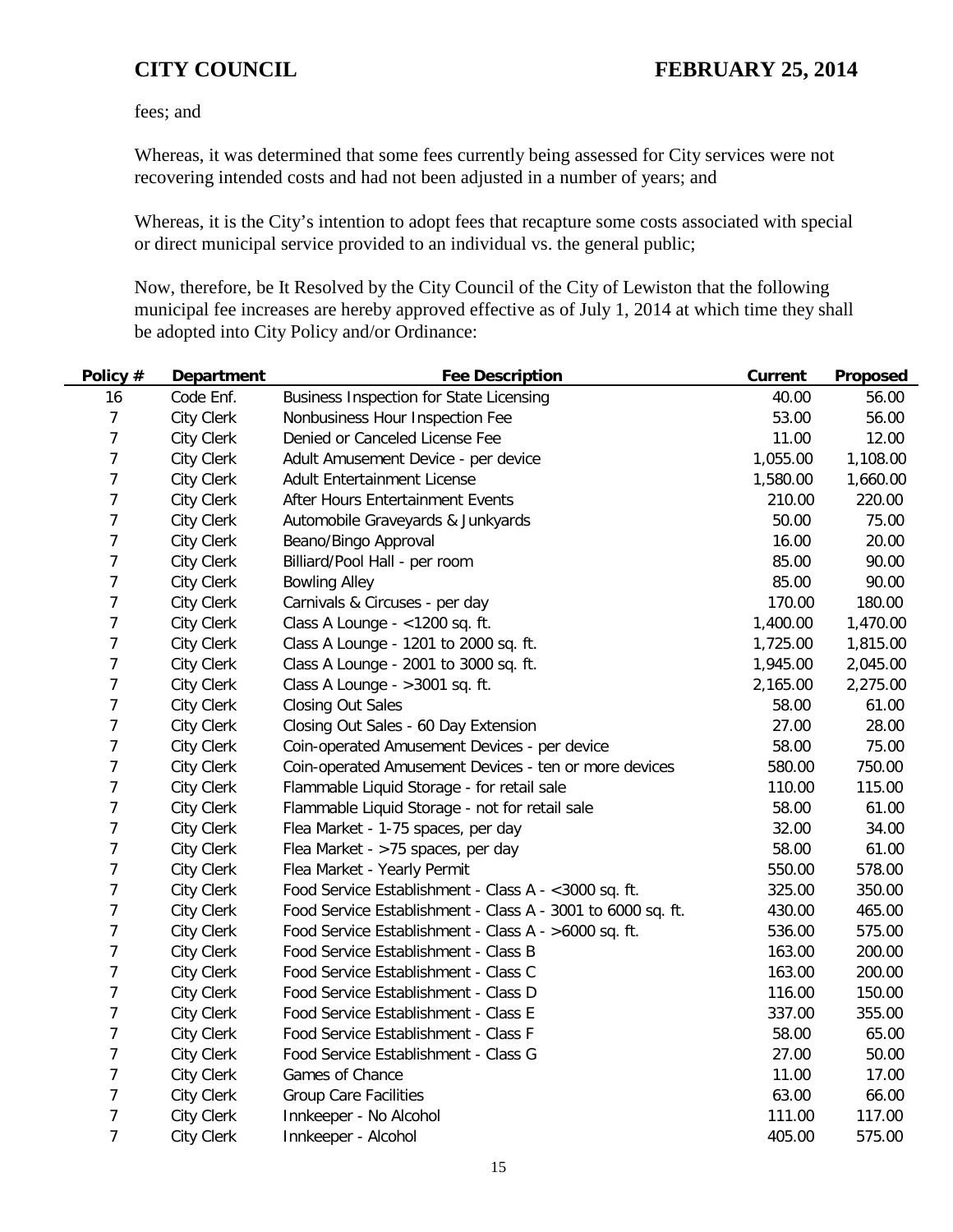| 7      | City Clerk                             | Junk Collector                                                                                                                | 42.00  | 44.00  |
|--------|----------------------------------------|-------------------------------------------------------------------------------------------------------------------------------|--------|--------|
| 7      | <b>City Clerk</b>                      | Liquor Service - Catering Permit for Offsite Service                                                                          | 16.00  | 17.00  |
|        |                                        | Liquor Application for License for Incorporated Civic                                                                         |        |        |
| 7      | <b>City Clerk</b>                      | Organizations                                                                                                                 | 16.00  | 17.00  |
| 7      | <b>City Clerk</b>                      | Lodging House - 1 to 10 Rooms                                                                                                 | 37.00  | 56.00  |
| 7      | <b>City Clerk</b>                      | Lodging House - $> 10$ Rooms                                                                                                  | 80.00  | 84.00  |
| 7      | City Clerk                             | Massage Therapists Establishment - Application Fee                                                                            | 105.00 | 110.00 |
| 7      | <b>City Clerk</b>                      | Massage Therapists Establishment - License Fee                                                                                | 185.00 | 195.00 |
|        |                                        | Medical Marijuana - Application Fee for Registered Primary                                                                    | 525.00 | 550.00 |
| 7      | <b>City Clerk</b>                      | Caregiver                                                                                                                     | 525.00 | 550.00 |
| 7<br>7 | <b>City Clerk</b>                      | Medical Marijuana - Application Fee for Registered Dispensary                                                                 | 105.00 | 110.00 |
| 7      | <b>City Clerk</b><br><b>City Clerk</b> | Mobil Home - per park                                                                                                         | 5.00   | 6.00   |
|        |                                        | Mobil Home - per space over 20                                                                                                |        |        |
| 7      | <b>City Clerk</b>                      | <b>Motion Picture Theater</b>                                                                                                 | 275.00 | 300.00 |
| 7      | <b>City Clerk</b>                      | Motion Picture Theater - Special 30 Day License                                                                               | 27.00  | 56.00  |
| 7      | <b>City Clerk</b>                      | <b>Outdoor Entertainment Event</b>                                                                                            | 11.00  | 50.00  |
| 7      | <b>City Clerk</b>                      | Outpatient Addiction Treatment Clinic Application Fee                                                                         | 525.00 | 550.00 |
| 7      | <b>City Clerk</b>                      | Pawnbroker                                                                                                                    | 84.00  | 88.00  |
| 7      | <b>City Clerk</b>                      | Peddler - In State                                                                                                            | 53.00  | 56.00  |
| 7      | <b>City Clerk</b>                      | Peddler - Out of State                                                                                                        | 105.00 | 110.00 |
| 7      | <b>City Clerk</b>                      | Peddler - Special Event License                                                                                               | 37.00  | 39.00  |
| 7      | <b>City Clerk</b>                      | Racetrack                                                                                                                     | 111.00 | 117.00 |
| 7      | <b>City Clerk</b>                      | Roller Skating Rink                                                                                                           | 58.00  | 61.00  |
| 7      | <b>City Clerk</b>                      | <b>Roving Diner</b>                                                                                                           | 84.00  | 100.00 |
| 7      | <b>City Clerk</b>                      | Secondhand Dealer                                                                                                             | 84.00  | 88.00  |
| 7      | <b>City Clerk</b>                      | Shelter                                                                                                                       | 85.00  | 90.00  |
| 7      | <b>City Clerk</b>                      | Sound Amplification - per day                                                                                                 | 16.00  | 17.00  |
| 7      | <b>City Clerk</b>                      | Special Amusement Permit - less than 6 months                                                                                 | 58.00  | 61.00  |
| 7      | <b>City Clerk</b>                      | Special Amusement Permit - Class A & B no dancing - one year<br>Special Amusement Permit - Class C, D, E & F w' dancing - one | 116.00 | 125.00 |
| 7      | <b>City Clerk</b>                      | year                                                                                                                          | 116.00 | 150.00 |
| 7      | <b>City Clerk</b>                      | Special Food Handler - Prepackaged Food Only                                                                                  | 42.00  | 44.00  |
| 7      | <b>City Clerk</b>                      | Special Food Handler - Processing                                                                                             | 84.00  | 88.00  |
| 7      | <b>City Clerk</b>                      | Tattooing - Application Fee                                                                                                   | 105.00 | 110.00 |
| 7      | City Clerk                             | Tattooing - License Fee                                                                                                       | 185.00 | 195.00 |
| 7      | <b>City Clerk</b>                      | Taxicab - per cab                                                                                                             | 53.00  | 56.00  |
| 7      | <b>City Clerk</b>                      | Taxicab - per driver                                                                                                          | 21.00  | 25.00  |
| 7      | <b>City Clerk</b>                      | Taxicab - New Card for Cab                                                                                                    | 3.00   | 4.00   |
| 7      | <b>City Clerk</b>                      | Taxicab - New Card for Driver                                                                                                 | 3.00   | 4.00   |
| 7      | <b>City Clerk</b>                      | Taxicab - Transfer                                                                                                            | 11.00  | 12.00  |
| 81     | <b>City Clerk</b>                      | Genealogy Research                                                                                                            | 5.00   | 6.00   |
| 81     | <b>City Clerk</b>                      | Voter Card                                                                                                                    | 4.00   | 5.00   |
| 3      | Recreation                             | <b>Tournament Fee</b>                                                                                                         | 11.00  | 15.00  |
| 28     | Library/Rec                            | Public Address System per session                                                                                             | 30.00  | 50.00  |
| 28     | Library/Rec                            | Tables - each                                                                                                                 | 2.35   | 5.00   |
| 28     | Library/Rec                            | <b>Chairs 26-50</b>                                                                                                           | 12.00  | 20.00  |
| 28     | Library/Rec                            | Chairs 51-100                                                                                                                 | 24.00  | 35.00  |
| 28     | Library/Rec                            | Chairs 101-150                                                                                                                | 35.00  | 45.00  |
| 28     | Library/Rec                            | Chairs 151-250                                                                                                                | 45.00  | 65.00  |
| 28     | Library/Rec                            | Chairs $>250$                                                                                                                 | 60.00  | 100.00 |
| 28     | Library/Rec                            | Floor Cover & Tape                                                                                                            | 180.00 | 225.00 |
| 30     | Fire                                   | Annual Master Alarm Box Fee per building                                                                                      | 345.00 | 350.00 |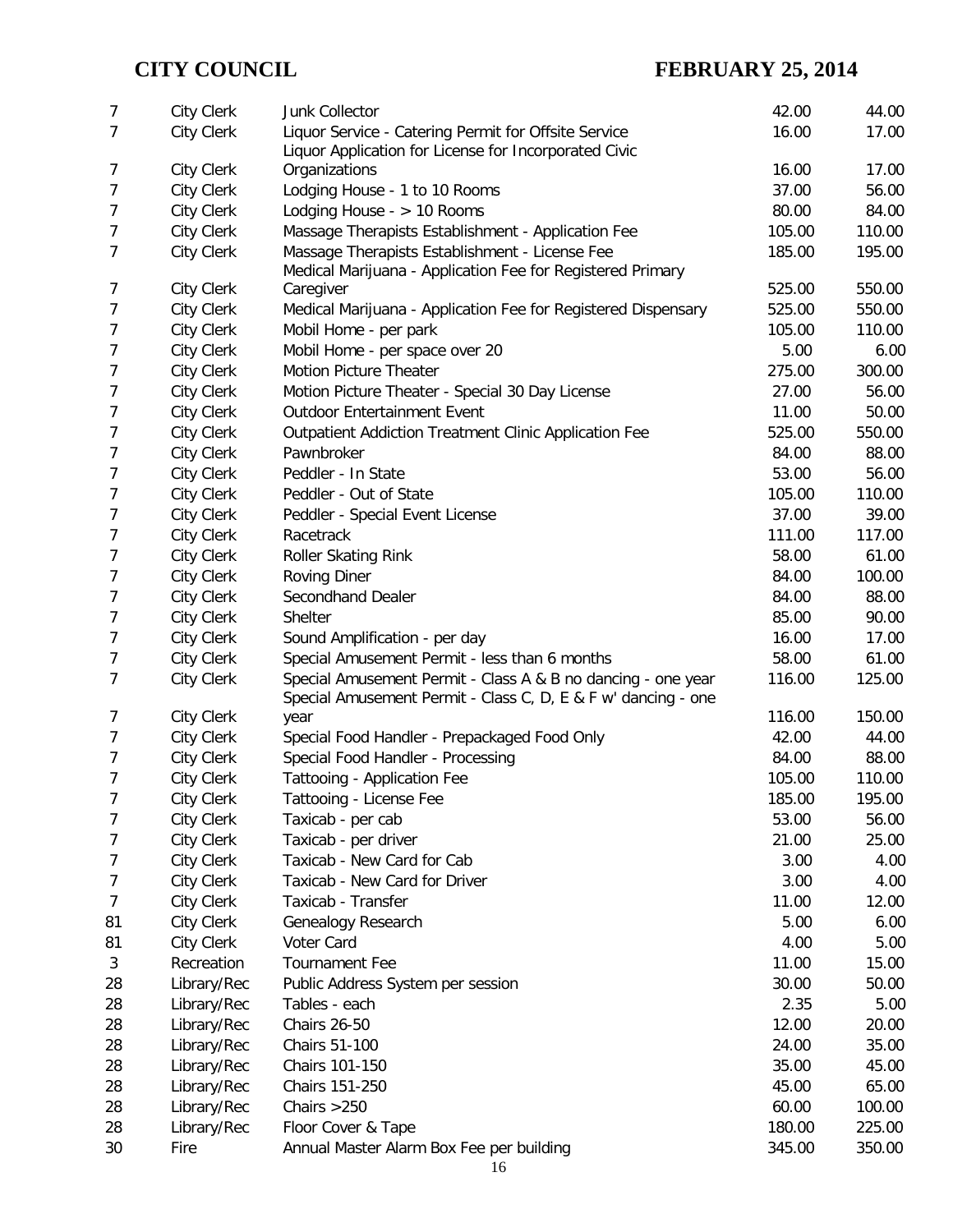| False Alarm - Third<br>85.00<br>30<br>Fire<br>90.00<br>30<br>110.00<br>115.00<br>Fire<br>False Alarm - Fourth<br>False Alarm - Fifth<br>140.00<br>145.00<br>30<br>Fire<br>30<br>380.00<br>Fire<br>False Alarm - Six or more<br>375.00<br>81<br>Police<br>Sec. 50-85 Penalties for Minors - Minimum<br>26.00<br>30.00<br>Police<br>105.00<br>110.00<br>81<br>Sec. 50-85 Penalties for Minors - Maximum<br>Sec. 50-107 Discharging Fire Arms & Explosives - 1st, not to<br>Police<br>265.00<br>280.00<br>81<br>exceed<br>Sec. 50-107 Discharging Fire Arms & Explosives - 2nd, not to<br>Police<br>560.00<br>81<br>exceed<br>530.00<br>81<br>1,050.00<br>1,105.00<br>Police<br>Sec. 50-164 Obscenity Penalty - each offense<br>Sec. 50-185 Operation of Noise Creating Device in Public - 1st<br>81<br>Police<br>Penalty<br>60.00<br>55.00<br>Sec. 50-185 Operation of Noise Creating Device in Public - 2nd<br>81<br>Police<br>225.00<br>240.00<br>Penalty<br>Sec. 50-185 Operation of Noise Creating Device in Public - 3rd<br>81<br>Police<br>325.00<br>345.00<br>Penalty<br>Sec. 50-185 Operation of Noise Creating Device in Public - 4th<br>81<br>Police<br>525.00<br>560.00<br>Penalty<br>81<br>Police<br>500.00<br>525.00<br>Sec. 50-211 Graffiti Penalty - 1st Penalty, not to exceed<br>Sec. 50-211 Graffiti Penalty - 2nd Penalty, not to exceed<br>1,050.00<br>81<br>Police<br>1,000.00<br>Sec. 50-211 Graffiti Penalty - 3 or more Penalties, not to<br>Police<br>2,100.00<br>81<br>2,000.00<br>exceed<br>Police<br>Chapter 14 - Animal Penalty - 1st & 2nd Offense<br>160.00<br>170.00<br>81<br>Police<br>Chapter 14 - Animal Penalty - 3 or More Offenses<br>530.00<br>560.00<br>81<br>Chapter 14 Dangerous Animal Penalty - 1st Offense, no less<br>Police<br>81<br>500.00<br>525.00<br>than<br>Chapter 14 Dangerous Animal Penalty - 2 or more Offenses, no<br>Police<br>81<br>1,000.00<br>1,050.00<br>less than<br>Chapter 50 Discharging Firearms - 1st Offense not to exceed<br>265.00<br>280.00<br>81<br>Police<br>Chapter 50 Discharging Firearms - 2 or More Offenses not to<br>81<br>Police<br>530.00<br>560.00<br>exceed<br>Police<br>115.00<br>81<br>Chapter 50 Use of Consumer Fireworks - 1st Offense<br>110.00<br>81<br>Police<br>Chapter 50 Use of Consumer Fireworks - 2nd Offense<br>225.00<br>215.00<br>81<br>Chapter 50 Use of Consumer Fireworks - 3rd Offense<br>425.00<br>Police<br>460.00<br>Chapter 50 Use of Consumer Fireworks - 4th Offense<br>81<br>Police<br>850.00<br>890.00<br>42<br>Police<br>Parking Ticket Exceeding Time Limit within 15 Days<br>17.00<br>18.00<br>Parking Ticket Exceeding Time Limit > 15 Days<br>42<br>Police<br>35.00<br>36.00<br>42<br>Police<br>Tickets Exceeding Metered Time Limit within 15 Days<br>12.00<br>13.00<br>42<br>Police<br>Tickets Exceeding Metered Time Limit > 15 Days<br>24.00<br>26.00<br>42<br>Police<br>Tickets too near Corner/Crosswalk within 15 Days<br>24.00<br>26.00<br>42<br>Police<br>Tickets too near Corner/Crosswalk > 15 Days<br>47.00<br>52.00<br>42<br>Police<br>Tickets Double Parking within 15 Days<br>24.00<br>26.00<br>42<br>Police<br>Tickets Double Parking > 15 Days<br>47.00<br>52.00<br>42<br>Police<br>Parking on Wrong Side of Street within 15 Days<br>24.00<br>26.00<br>42<br>Parking on Wrong Side of Street > 15 Days<br>47.00<br>52.00<br>Police<br>42<br>Obstructing Driveway/Sidewalk/Crosswalk within 15 Days<br>24.00<br>26.00<br>Police<br>42<br>Police<br>Obstructing Driveway/Sidewalk/Crosswalk > 15 Days<br>47.00<br>52.00<br>42<br>Police<br>Obstructing Taxi Stand/Bus Stop/Loading Zone within 15 Days<br>26.00<br>24.00<br>42<br>Police<br>Obstructing Taxi Stand/Bus Stop/Loading Zone within 15 Days<br>47.00<br>52.00<br>42<br>Overnight Parking over an hour, within 15 Days<br>24.00<br>Police<br>26.00<br>Overnight Parking over an hour, > 15 Days<br>52.00<br>42<br>47.00<br>Police | 30 | Fire | False Alarm - Second | 50.00 | 55.00 |
|------------------------------------------------------------------------------------------------------------------------------------------------------------------------------------------------------------------------------------------------------------------------------------------------------------------------------------------------------------------------------------------------------------------------------------------------------------------------------------------------------------------------------------------------------------------------------------------------------------------------------------------------------------------------------------------------------------------------------------------------------------------------------------------------------------------------------------------------------------------------------------------------------------------------------------------------------------------------------------------------------------------------------------------------------------------------------------------------------------------------------------------------------------------------------------------------------------------------------------------------------------------------------------------------------------------------------------------------------------------------------------------------------------------------------------------------------------------------------------------------------------------------------------------------------------------------------------------------------------------------------------------------------------------------------------------------------------------------------------------------------------------------------------------------------------------------------------------------------------------------------------------------------------------------------------------------------------------------------------------------------------------------------------------------------------------------------------------------------------------------------------------------------------------------------------------------------------------------------------------------------------------------------------------------------------------------------------------------------------------------------------------------------------------------------------------------------------------------------------------------------------------------------------------------------------------------------------------------------------------------------------------------------------------------------------------------------------------------------------------------------------------------------------------------------------------------------------------------------------------------------------------------------------------------------------------------------------------------------------------------------------------------------------------------------------------------------------------------------------------------------------------------------------------------------------------------------------------------------------------------------------------------------------------------------------------------------------------------------------------------------------------------------------------------------------------------------------------------------------------------------------------------------------------------------------------------------------------------------------------------------------------------------------------------------------------------------------------------------------------------------------------------------------------------------------------------------------------------------------------------------------------------------------------------------------|----|------|----------------------|-------|-------|
|                                                                                                                                                                                                                                                                                                                                                                                                                                                                                                                                                                                                                                                                                                                                                                                                                                                                                                                                                                                                                                                                                                                                                                                                                                                                                                                                                                                                                                                                                                                                                                                                                                                                                                                                                                                                                                                                                                                                                                                                                                                                                                                                                                                                                                                                                                                                                                                                                                                                                                                                                                                                                                                                                                                                                                                                                                                                                                                                                                                                                                                                                                                                                                                                                                                                                                                                                                                                                                                                                                                                                                                                                                                                                                                                                                                                                                                                                                                                    |    |      |                      |       |       |
|                                                                                                                                                                                                                                                                                                                                                                                                                                                                                                                                                                                                                                                                                                                                                                                                                                                                                                                                                                                                                                                                                                                                                                                                                                                                                                                                                                                                                                                                                                                                                                                                                                                                                                                                                                                                                                                                                                                                                                                                                                                                                                                                                                                                                                                                                                                                                                                                                                                                                                                                                                                                                                                                                                                                                                                                                                                                                                                                                                                                                                                                                                                                                                                                                                                                                                                                                                                                                                                                                                                                                                                                                                                                                                                                                                                                                                                                                                                                    |    |      |                      |       |       |
|                                                                                                                                                                                                                                                                                                                                                                                                                                                                                                                                                                                                                                                                                                                                                                                                                                                                                                                                                                                                                                                                                                                                                                                                                                                                                                                                                                                                                                                                                                                                                                                                                                                                                                                                                                                                                                                                                                                                                                                                                                                                                                                                                                                                                                                                                                                                                                                                                                                                                                                                                                                                                                                                                                                                                                                                                                                                                                                                                                                                                                                                                                                                                                                                                                                                                                                                                                                                                                                                                                                                                                                                                                                                                                                                                                                                                                                                                                                                    |    |      |                      |       |       |
|                                                                                                                                                                                                                                                                                                                                                                                                                                                                                                                                                                                                                                                                                                                                                                                                                                                                                                                                                                                                                                                                                                                                                                                                                                                                                                                                                                                                                                                                                                                                                                                                                                                                                                                                                                                                                                                                                                                                                                                                                                                                                                                                                                                                                                                                                                                                                                                                                                                                                                                                                                                                                                                                                                                                                                                                                                                                                                                                                                                                                                                                                                                                                                                                                                                                                                                                                                                                                                                                                                                                                                                                                                                                                                                                                                                                                                                                                                                                    |    |      |                      |       |       |
|                                                                                                                                                                                                                                                                                                                                                                                                                                                                                                                                                                                                                                                                                                                                                                                                                                                                                                                                                                                                                                                                                                                                                                                                                                                                                                                                                                                                                                                                                                                                                                                                                                                                                                                                                                                                                                                                                                                                                                                                                                                                                                                                                                                                                                                                                                                                                                                                                                                                                                                                                                                                                                                                                                                                                                                                                                                                                                                                                                                                                                                                                                                                                                                                                                                                                                                                                                                                                                                                                                                                                                                                                                                                                                                                                                                                                                                                                                                                    |    |      |                      |       |       |
|                                                                                                                                                                                                                                                                                                                                                                                                                                                                                                                                                                                                                                                                                                                                                                                                                                                                                                                                                                                                                                                                                                                                                                                                                                                                                                                                                                                                                                                                                                                                                                                                                                                                                                                                                                                                                                                                                                                                                                                                                                                                                                                                                                                                                                                                                                                                                                                                                                                                                                                                                                                                                                                                                                                                                                                                                                                                                                                                                                                                                                                                                                                                                                                                                                                                                                                                                                                                                                                                                                                                                                                                                                                                                                                                                                                                                                                                                                                                    |    |      |                      |       |       |
|                                                                                                                                                                                                                                                                                                                                                                                                                                                                                                                                                                                                                                                                                                                                                                                                                                                                                                                                                                                                                                                                                                                                                                                                                                                                                                                                                                                                                                                                                                                                                                                                                                                                                                                                                                                                                                                                                                                                                                                                                                                                                                                                                                                                                                                                                                                                                                                                                                                                                                                                                                                                                                                                                                                                                                                                                                                                                                                                                                                                                                                                                                                                                                                                                                                                                                                                                                                                                                                                                                                                                                                                                                                                                                                                                                                                                                                                                                                                    |    |      |                      |       |       |
|                                                                                                                                                                                                                                                                                                                                                                                                                                                                                                                                                                                                                                                                                                                                                                                                                                                                                                                                                                                                                                                                                                                                                                                                                                                                                                                                                                                                                                                                                                                                                                                                                                                                                                                                                                                                                                                                                                                                                                                                                                                                                                                                                                                                                                                                                                                                                                                                                                                                                                                                                                                                                                                                                                                                                                                                                                                                                                                                                                                                                                                                                                                                                                                                                                                                                                                                                                                                                                                                                                                                                                                                                                                                                                                                                                                                                                                                                                                                    |    |      |                      |       |       |
|                                                                                                                                                                                                                                                                                                                                                                                                                                                                                                                                                                                                                                                                                                                                                                                                                                                                                                                                                                                                                                                                                                                                                                                                                                                                                                                                                                                                                                                                                                                                                                                                                                                                                                                                                                                                                                                                                                                                                                                                                                                                                                                                                                                                                                                                                                                                                                                                                                                                                                                                                                                                                                                                                                                                                                                                                                                                                                                                                                                                                                                                                                                                                                                                                                                                                                                                                                                                                                                                                                                                                                                                                                                                                                                                                                                                                                                                                                                                    |    |      |                      |       |       |
|                                                                                                                                                                                                                                                                                                                                                                                                                                                                                                                                                                                                                                                                                                                                                                                                                                                                                                                                                                                                                                                                                                                                                                                                                                                                                                                                                                                                                                                                                                                                                                                                                                                                                                                                                                                                                                                                                                                                                                                                                                                                                                                                                                                                                                                                                                                                                                                                                                                                                                                                                                                                                                                                                                                                                                                                                                                                                                                                                                                                                                                                                                                                                                                                                                                                                                                                                                                                                                                                                                                                                                                                                                                                                                                                                                                                                                                                                                                                    |    |      |                      |       |       |
|                                                                                                                                                                                                                                                                                                                                                                                                                                                                                                                                                                                                                                                                                                                                                                                                                                                                                                                                                                                                                                                                                                                                                                                                                                                                                                                                                                                                                                                                                                                                                                                                                                                                                                                                                                                                                                                                                                                                                                                                                                                                                                                                                                                                                                                                                                                                                                                                                                                                                                                                                                                                                                                                                                                                                                                                                                                                                                                                                                                                                                                                                                                                                                                                                                                                                                                                                                                                                                                                                                                                                                                                                                                                                                                                                                                                                                                                                                                                    |    |      |                      |       |       |
|                                                                                                                                                                                                                                                                                                                                                                                                                                                                                                                                                                                                                                                                                                                                                                                                                                                                                                                                                                                                                                                                                                                                                                                                                                                                                                                                                                                                                                                                                                                                                                                                                                                                                                                                                                                                                                                                                                                                                                                                                                                                                                                                                                                                                                                                                                                                                                                                                                                                                                                                                                                                                                                                                                                                                                                                                                                                                                                                                                                                                                                                                                                                                                                                                                                                                                                                                                                                                                                                                                                                                                                                                                                                                                                                                                                                                                                                                                                                    |    |      |                      |       |       |
|                                                                                                                                                                                                                                                                                                                                                                                                                                                                                                                                                                                                                                                                                                                                                                                                                                                                                                                                                                                                                                                                                                                                                                                                                                                                                                                                                                                                                                                                                                                                                                                                                                                                                                                                                                                                                                                                                                                                                                                                                                                                                                                                                                                                                                                                                                                                                                                                                                                                                                                                                                                                                                                                                                                                                                                                                                                                                                                                                                                                                                                                                                                                                                                                                                                                                                                                                                                                                                                                                                                                                                                                                                                                                                                                                                                                                                                                                                                                    |    |      |                      |       |       |
|                                                                                                                                                                                                                                                                                                                                                                                                                                                                                                                                                                                                                                                                                                                                                                                                                                                                                                                                                                                                                                                                                                                                                                                                                                                                                                                                                                                                                                                                                                                                                                                                                                                                                                                                                                                                                                                                                                                                                                                                                                                                                                                                                                                                                                                                                                                                                                                                                                                                                                                                                                                                                                                                                                                                                                                                                                                                                                                                                                                                                                                                                                                                                                                                                                                                                                                                                                                                                                                                                                                                                                                                                                                                                                                                                                                                                                                                                                                                    |    |      |                      |       |       |
|                                                                                                                                                                                                                                                                                                                                                                                                                                                                                                                                                                                                                                                                                                                                                                                                                                                                                                                                                                                                                                                                                                                                                                                                                                                                                                                                                                                                                                                                                                                                                                                                                                                                                                                                                                                                                                                                                                                                                                                                                                                                                                                                                                                                                                                                                                                                                                                                                                                                                                                                                                                                                                                                                                                                                                                                                                                                                                                                                                                                                                                                                                                                                                                                                                                                                                                                                                                                                                                                                                                                                                                                                                                                                                                                                                                                                                                                                                                                    |    |      |                      |       |       |
|                                                                                                                                                                                                                                                                                                                                                                                                                                                                                                                                                                                                                                                                                                                                                                                                                                                                                                                                                                                                                                                                                                                                                                                                                                                                                                                                                                                                                                                                                                                                                                                                                                                                                                                                                                                                                                                                                                                                                                                                                                                                                                                                                                                                                                                                                                                                                                                                                                                                                                                                                                                                                                                                                                                                                                                                                                                                                                                                                                                                                                                                                                                                                                                                                                                                                                                                                                                                                                                                                                                                                                                                                                                                                                                                                                                                                                                                                                                                    |    |      |                      |       |       |
|                                                                                                                                                                                                                                                                                                                                                                                                                                                                                                                                                                                                                                                                                                                                                                                                                                                                                                                                                                                                                                                                                                                                                                                                                                                                                                                                                                                                                                                                                                                                                                                                                                                                                                                                                                                                                                                                                                                                                                                                                                                                                                                                                                                                                                                                                                                                                                                                                                                                                                                                                                                                                                                                                                                                                                                                                                                                                                                                                                                                                                                                                                                                                                                                                                                                                                                                                                                                                                                                                                                                                                                                                                                                                                                                                                                                                                                                                                                                    |    |      |                      |       |       |
|                                                                                                                                                                                                                                                                                                                                                                                                                                                                                                                                                                                                                                                                                                                                                                                                                                                                                                                                                                                                                                                                                                                                                                                                                                                                                                                                                                                                                                                                                                                                                                                                                                                                                                                                                                                                                                                                                                                                                                                                                                                                                                                                                                                                                                                                                                                                                                                                                                                                                                                                                                                                                                                                                                                                                                                                                                                                                                                                                                                                                                                                                                                                                                                                                                                                                                                                                                                                                                                                                                                                                                                                                                                                                                                                                                                                                                                                                                                                    |    |      |                      |       |       |
|                                                                                                                                                                                                                                                                                                                                                                                                                                                                                                                                                                                                                                                                                                                                                                                                                                                                                                                                                                                                                                                                                                                                                                                                                                                                                                                                                                                                                                                                                                                                                                                                                                                                                                                                                                                                                                                                                                                                                                                                                                                                                                                                                                                                                                                                                                                                                                                                                                                                                                                                                                                                                                                                                                                                                                                                                                                                                                                                                                                                                                                                                                                                                                                                                                                                                                                                                                                                                                                                                                                                                                                                                                                                                                                                                                                                                                                                                                                                    |    |      |                      |       |       |
|                                                                                                                                                                                                                                                                                                                                                                                                                                                                                                                                                                                                                                                                                                                                                                                                                                                                                                                                                                                                                                                                                                                                                                                                                                                                                                                                                                                                                                                                                                                                                                                                                                                                                                                                                                                                                                                                                                                                                                                                                                                                                                                                                                                                                                                                                                                                                                                                                                                                                                                                                                                                                                                                                                                                                                                                                                                                                                                                                                                                                                                                                                                                                                                                                                                                                                                                                                                                                                                                                                                                                                                                                                                                                                                                                                                                                                                                                                                                    |    |      |                      |       |       |
|                                                                                                                                                                                                                                                                                                                                                                                                                                                                                                                                                                                                                                                                                                                                                                                                                                                                                                                                                                                                                                                                                                                                                                                                                                                                                                                                                                                                                                                                                                                                                                                                                                                                                                                                                                                                                                                                                                                                                                                                                                                                                                                                                                                                                                                                                                                                                                                                                                                                                                                                                                                                                                                                                                                                                                                                                                                                                                                                                                                                                                                                                                                                                                                                                                                                                                                                                                                                                                                                                                                                                                                                                                                                                                                                                                                                                                                                                                                                    |    |      |                      |       |       |
|                                                                                                                                                                                                                                                                                                                                                                                                                                                                                                                                                                                                                                                                                                                                                                                                                                                                                                                                                                                                                                                                                                                                                                                                                                                                                                                                                                                                                                                                                                                                                                                                                                                                                                                                                                                                                                                                                                                                                                                                                                                                                                                                                                                                                                                                                                                                                                                                                                                                                                                                                                                                                                                                                                                                                                                                                                                                                                                                                                                                                                                                                                                                                                                                                                                                                                                                                                                                                                                                                                                                                                                                                                                                                                                                                                                                                                                                                                                                    |    |      |                      |       |       |
|                                                                                                                                                                                                                                                                                                                                                                                                                                                                                                                                                                                                                                                                                                                                                                                                                                                                                                                                                                                                                                                                                                                                                                                                                                                                                                                                                                                                                                                                                                                                                                                                                                                                                                                                                                                                                                                                                                                                                                                                                                                                                                                                                                                                                                                                                                                                                                                                                                                                                                                                                                                                                                                                                                                                                                                                                                                                                                                                                                                                                                                                                                                                                                                                                                                                                                                                                                                                                                                                                                                                                                                                                                                                                                                                                                                                                                                                                                                                    |    |      |                      |       |       |
|                                                                                                                                                                                                                                                                                                                                                                                                                                                                                                                                                                                                                                                                                                                                                                                                                                                                                                                                                                                                                                                                                                                                                                                                                                                                                                                                                                                                                                                                                                                                                                                                                                                                                                                                                                                                                                                                                                                                                                                                                                                                                                                                                                                                                                                                                                                                                                                                                                                                                                                                                                                                                                                                                                                                                                                                                                                                                                                                                                                                                                                                                                                                                                                                                                                                                                                                                                                                                                                                                                                                                                                                                                                                                                                                                                                                                                                                                                                                    |    |      |                      |       |       |
|                                                                                                                                                                                                                                                                                                                                                                                                                                                                                                                                                                                                                                                                                                                                                                                                                                                                                                                                                                                                                                                                                                                                                                                                                                                                                                                                                                                                                                                                                                                                                                                                                                                                                                                                                                                                                                                                                                                                                                                                                                                                                                                                                                                                                                                                                                                                                                                                                                                                                                                                                                                                                                                                                                                                                                                                                                                                                                                                                                                                                                                                                                                                                                                                                                                                                                                                                                                                                                                                                                                                                                                                                                                                                                                                                                                                                                                                                                                                    |    |      |                      |       |       |
|                                                                                                                                                                                                                                                                                                                                                                                                                                                                                                                                                                                                                                                                                                                                                                                                                                                                                                                                                                                                                                                                                                                                                                                                                                                                                                                                                                                                                                                                                                                                                                                                                                                                                                                                                                                                                                                                                                                                                                                                                                                                                                                                                                                                                                                                                                                                                                                                                                                                                                                                                                                                                                                                                                                                                                                                                                                                                                                                                                                                                                                                                                                                                                                                                                                                                                                                                                                                                                                                                                                                                                                                                                                                                                                                                                                                                                                                                                                                    |    |      |                      |       |       |
|                                                                                                                                                                                                                                                                                                                                                                                                                                                                                                                                                                                                                                                                                                                                                                                                                                                                                                                                                                                                                                                                                                                                                                                                                                                                                                                                                                                                                                                                                                                                                                                                                                                                                                                                                                                                                                                                                                                                                                                                                                                                                                                                                                                                                                                                                                                                                                                                                                                                                                                                                                                                                                                                                                                                                                                                                                                                                                                                                                                                                                                                                                                                                                                                                                                                                                                                                                                                                                                                                                                                                                                                                                                                                                                                                                                                                                                                                                                                    |    |      |                      |       |       |
|                                                                                                                                                                                                                                                                                                                                                                                                                                                                                                                                                                                                                                                                                                                                                                                                                                                                                                                                                                                                                                                                                                                                                                                                                                                                                                                                                                                                                                                                                                                                                                                                                                                                                                                                                                                                                                                                                                                                                                                                                                                                                                                                                                                                                                                                                                                                                                                                                                                                                                                                                                                                                                                                                                                                                                                                                                                                                                                                                                                                                                                                                                                                                                                                                                                                                                                                                                                                                                                                                                                                                                                                                                                                                                                                                                                                                                                                                                                                    |    |      |                      |       |       |
|                                                                                                                                                                                                                                                                                                                                                                                                                                                                                                                                                                                                                                                                                                                                                                                                                                                                                                                                                                                                                                                                                                                                                                                                                                                                                                                                                                                                                                                                                                                                                                                                                                                                                                                                                                                                                                                                                                                                                                                                                                                                                                                                                                                                                                                                                                                                                                                                                                                                                                                                                                                                                                                                                                                                                                                                                                                                                                                                                                                                                                                                                                                                                                                                                                                                                                                                                                                                                                                                                                                                                                                                                                                                                                                                                                                                                                                                                                                                    |    |      |                      |       |       |
|                                                                                                                                                                                                                                                                                                                                                                                                                                                                                                                                                                                                                                                                                                                                                                                                                                                                                                                                                                                                                                                                                                                                                                                                                                                                                                                                                                                                                                                                                                                                                                                                                                                                                                                                                                                                                                                                                                                                                                                                                                                                                                                                                                                                                                                                                                                                                                                                                                                                                                                                                                                                                                                                                                                                                                                                                                                                                                                                                                                                                                                                                                                                                                                                                                                                                                                                                                                                                                                                                                                                                                                                                                                                                                                                                                                                                                                                                                                                    |    |      |                      |       |       |
|                                                                                                                                                                                                                                                                                                                                                                                                                                                                                                                                                                                                                                                                                                                                                                                                                                                                                                                                                                                                                                                                                                                                                                                                                                                                                                                                                                                                                                                                                                                                                                                                                                                                                                                                                                                                                                                                                                                                                                                                                                                                                                                                                                                                                                                                                                                                                                                                                                                                                                                                                                                                                                                                                                                                                                                                                                                                                                                                                                                                                                                                                                                                                                                                                                                                                                                                                                                                                                                                                                                                                                                                                                                                                                                                                                                                                                                                                                                                    |    |      |                      |       |       |
|                                                                                                                                                                                                                                                                                                                                                                                                                                                                                                                                                                                                                                                                                                                                                                                                                                                                                                                                                                                                                                                                                                                                                                                                                                                                                                                                                                                                                                                                                                                                                                                                                                                                                                                                                                                                                                                                                                                                                                                                                                                                                                                                                                                                                                                                                                                                                                                                                                                                                                                                                                                                                                                                                                                                                                                                                                                                                                                                                                                                                                                                                                                                                                                                                                                                                                                                                                                                                                                                                                                                                                                                                                                                                                                                                                                                                                                                                                                                    |    |      |                      |       |       |
|                                                                                                                                                                                                                                                                                                                                                                                                                                                                                                                                                                                                                                                                                                                                                                                                                                                                                                                                                                                                                                                                                                                                                                                                                                                                                                                                                                                                                                                                                                                                                                                                                                                                                                                                                                                                                                                                                                                                                                                                                                                                                                                                                                                                                                                                                                                                                                                                                                                                                                                                                                                                                                                                                                                                                                                                                                                                                                                                                                                                                                                                                                                                                                                                                                                                                                                                                                                                                                                                                                                                                                                                                                                                                                                                                                                                                                                                                                                                    |    |      |                      |       |       |
|                                                                                                                                                                                                                                                                                                                                                                                                                                                                                                                                                                                                                                                                                                                                                                                                                                                                                                                                                                                                                                                                                                                                                                                                                                                                                                                                                                                                                                                                                                                                                                                                                                                                                                                                                                                                                                                                                                                                                                                                                                                                                                                                                                                                                                                                                                                                                                                                                                                                                                                                                                                                                                                                                                                                                                                                                                                                                                                                                                                                                                                                                                                                                                                                                                                                                                                                                                                                                                                                                                                                                                                                                                                                                                                                                                                                                                                                                                                                    |    |      |                      |       |       |
|                                                                                                                                                                                                                                                                                                                                                                                                                                                                                                                                                                                                                                                                                                                                                                                                                                                                                                                                                                                                                                                                                                                                                                                                                                                                                                                                                                                                                                                                                                                                                                                                                                                                                                                                                                                                                                                                                                                                                                                                                                                                                                                                                                                                                                                                                                                                                                                                                                                                                                                                                                                                                                                                                                                                                                                                                                                                                                                                                                                                                                                                                                                                                                                                                                                                                                                                                                                                                                                                                                                                                                                                                                                                                                                                                                                                                                                                                                                                    |    |      |                      |       |       |
|                                                                                                                                                                                                                                                                                                                                                                                                                                                                                                                                                                                                                                                                                                                                                                                                                                                                                                                                                                                                                                                                                                                                                                                                                                                                                                                                                                                                                                                                                                                                                                                                                                                                                                                                                                                                                                                                                                                                                                                                                                                                                                                                                                                                                                                                                                                                                                                                                                                                                                                                                                                                                                                                                                                                                                                                                                                                                                                                                                                                                                                                                                                                                                                                                                                                                                                                                                                                                                                                                                                                                                                                                                                                                                                                                                                                                                                                                                                                    |    |      |                      |       |       |
|                                                                                                                                                                                                                                                                                                                                                                                                                                                                                                                                                                                                                                                                                                                                                                                                                                                                                                                                                                                                                                                                                                                                                                                                                                                                                                                                                                                                                                                                                                                                                                                                                                                                                                                                                                                                                                                                                                                                                                                                                                                                                                                                                                                                                                                                                                                                                                                                                                                                                                                                                                                                                                                                                                                                                                                                                                                                                                                                                                                                                                                                                                                                                                                                                                                                                                                                                                                                                                                                                                                                                                                                                                                                                                                                                                                                                                                                                                                                    |    |      |                      |       |       |
|                                                                                                                                                                                                                                                                                                                                                                                                                                                                                                                                                                                                                                                                                                                                                                                                                                                                                                                                                                                                                                                                                                                                                                                                                                                                                                                                                                                                                                                                                                                                                                                                                                                                                                                                                                                                                                                                                                                                                                                                                                                                                                                                                                                                                                                                                                                                                                                                                                                                                                                                                                                                                                                                                                                                                                                                                                                                                                                                                                                                                                                                                                                                                                                                                                                                                                                                                                                                                                                                                                                                                                                                                                                                                                                                                                                                                                                                                                                                    |    |      |                      |       |       |
|                                                                                                                                                                                                                                                                                                                                                                                                                                                                                                                                                                                                                                                                                                                                                                                                                                                                                                                                                                                                                                                                                                                                                                                                                                                                                                                                                                                                                                                                                                                                                                                                                                                                                                                                                                                                                                                                                                                                                                                                                                                                                                                                                                                                                                                                                                                                                                                                                                                                                                                                                                                                                                                                                                                                                                                                                                                                                                                                                                                                                                                                                                                                                                                                                                                                                                                                                                                                                                                                                                                                                                                                                                                                                                                                                                                                                                                                                                                                    |    |      |                      |       |       |
|                                                                                                                                                                                                                                                                                                                                                                                                                                                                                                                                                                                                                                                                                                                                                                                                                                                                                                                                                                                                                                                                                                                                                                                                                                                                                                                                                                                                                                                                                                                                                                                                                                                                                                                                                                                                                                                                                                                                                                                                                                                                                                                                                                                                                                                                                                                                                                                                                                                                                                                                                                                                                                                                                                                                                                                                                                                                                                                                                                                                                                                                                                                                                                                                                                                                                                                                                                                                                                                                                                                                                                                                                                                                                                                                                                                                                                                                                                                                    |    |      |                      |       |       |
|                                                                                                                                                                                                                                                                                                                                                                                                                                                                                                                                                                                                                                                                                                                                                                                                                                                                                                                                                                                                                                                                                                                                                                                                                                                                                                                                                                                                                                                                                                                                                                                                                                                                                                                                                                                                                                                                                                                                                                                                                                                                                                                                                                                                                                                                                                                                                                                                                                                                                                                                                                                                                                                                                                                                                                                                                                                                                                                                                                                                                                                                                                                                                                                                                                                                                                                                                                                                                                                                                                                                                                                                                                                                                                                                                                                                                                                                                                                                    |    |      |                      |       |       |
|                                                                                                                                                                                                                                                                                                                                                                                                                                                                                                                                                                                                                                                                                                                                                                                                                                                                                                                                                                                                                                                                                                                                                                                                                                                                                                                                                                                                                                                                                                                                                                                                                                                                                                                                                                                                                                                                                                                                                                                                                                                                                                                                                                                                                                                                                                                                                                                                                                                                                                                                                                                                                                                                                                                                                                                                                                                                                                                                                                                                                                                                                                                                                                                                                                                                                                                                                                                                                                                                                                                                                                                                                                                                                                                                                                                                                                                                                                                                    |    |      |                      |       |       |
|                                                                                                                                                                                                                                                                                                                                                                                                                                                                                                                                                                                                                                                                                                                                                                                                                                                                                                                                                                                                                                                                                                                                                                                                                                                                                                                                                                                                                                                                                                                                                                                                                                                                                                                                                                                                                                                                                                                                                                                                                                                                                                                                                                                                                                                                                                                                                                                                                                                                                                                                                                                                                                                                                                                                                                                                                                                                                                                                                                                                                                                                                                                                                                                                                                                                                                                                                                                                                                                                                                                                                                                                                                                                                                                                                                                                                                                                                                                                    |    |      |                      |       |       |
|                                                                                                                                                                                                                                                                                                                                                                                                                                                                                                                                                                                                                                                                                                                                                                                                                                                                                                                                                                                                                                                                                                                                                                                                                                                                                                                                                                                                                                                                                                                                                                                                                                                                                                                                                                                                                                                                                                                                                                                                                                                                                                                                                                                                                                                                                                                                                                                                                                                                                                                                                                                                                                                                                                                                                                                                                                                                                                                                                                                                                                                                                                                                                                                                                                                                                                                                                                                                                                                                                                                                                                                                                                                                                                                                                                                                                                                                                                                                    |    |      |                      |       |       |
|                                                                                                                                                                                                                                                                                                                                                                                                                                                                                                                                                                                                                                                                                                                                                                                                                                                                                                                                                                                                                                                                                                                                                                                                                                                                                                                                                                                                                                                                                                                                                                                                                                                                                                                                                                                                                                                                                                                                                                                                                                                                                                                                                                                                                                                                                                                                                                                                                                                                                                                                                                                                                                                                                                                                                                                                                                                                                                                                                                                                                                                                                                                                                                                                                                                                                                                                                                                                                                                                                                                                                                                                                                                                                                                                                                                                                                                                                                                                    |    |      |                      |       |       |
|                                                                                                                                                                                                                                                                                                                                                                                                                                                                                                                                                                                                                                                                                                                                                                                                                                                                                                                                                                                                                                                                                                                                                                                                                                                                                                                                                                                                                                                                                                                                                                                                                                                                                                                                                                                                                                                                                                                                                                                                                                                                                                                                                                                                                                                                                                                                                                                                                                                                                                                                                                                                                                                                                                                                                                                                                                                                                                                                                                                                                                                                                                                                                                                                                                                                                                                                                                                                                                                                                                                                                                                                                                                                                                                                                                                                                                                                                                                                    |    |      |                      |       |       |
|                                                                                                                                                                                                                                                                                                                                                                                                                                                                                                                                                                                                                                                                                                                                                                                                                                                                                                                                                                                                                                                                                                                                                                                                                                                                                                                                                                                                                                                                                                                                                                                                                                                                                                                                                                                                                                                                                                                                                                                                                                                                                                                                                                                                                                                                                                                                                                                                                                                                                                                                                                                                                                                                                                                                                                                                                                                                                                                                                                                                                                                                                                                                                                                                                                                                                                                                                                                                                                                                                                                                                                                                                                                                                                                                                                                                                                                                                                                                    |    |      |                      |       |       |
|                                                                                                                                                                                                                                                                                                                                                                                                                                                                                                                                                                                                                                                                                                                                                                                                                                                                                                                                                                                                                                                                                                                                                                                                                                                                                                                                                                                                                                                                                                                                                                                                                                                                                                                                                                                                                                                                                                                                                                                                                                                                                                                                                                                                                                                                                                                                                                                                                                                                                                                                                                                                                                                                                                                                                                                                                                                                                                                                                                                                                                                                                                                                                                                                                                                                                                                                                                                                                                                                                                                                                                                                                                                                                                                                                                                                                                                                                                                                    |    |      |                      |       |       |
|                                                                                                                                                                                                                                                                                                                                                                                                                                                                                                                                                                                                                                                                                                                                                                                                                                                                                                                                                                                                                                                                                                                                                                                                                                                                                                                                                                                                                                                                                                                                                                                                                                                                                                                                                                                                                                                                                                                                                                                                                                                                                                                                                                                                                                                                                                                                                                                                                                                                                                                                                                                                                                                                                                                                                                                                                                                                                                                                                                                                                                                                                                                                                                                                                                                                                                                                                                                                                                                                                                                                                                                                                                                                                                                                                                                                                                                                                                                                    |    |      |                      |       |       |
|                                                                                                                                                                                                                                                                                                                                                                                                                                                                                                                                                                                                                                                                                                                                                                                                                                                                                                                                                                                                                                                                                                                                                                                                                                                                                                                                                                                                                                                                                                                                                                                                                                                                                                                                                                                                                                                                                                                                                                                                                                                                                                                                                                                                                                                                                                                                                                                                                                                                                                                                                                                                                                                                                                                                                                                                                                                                                                                                                                                                                                                                                                                                                                                                                                                                                                                                                                                                                                                                                                                                                                                                                                                                                                                                                                                                                                                                                                                                    |    |      |                      |       |       |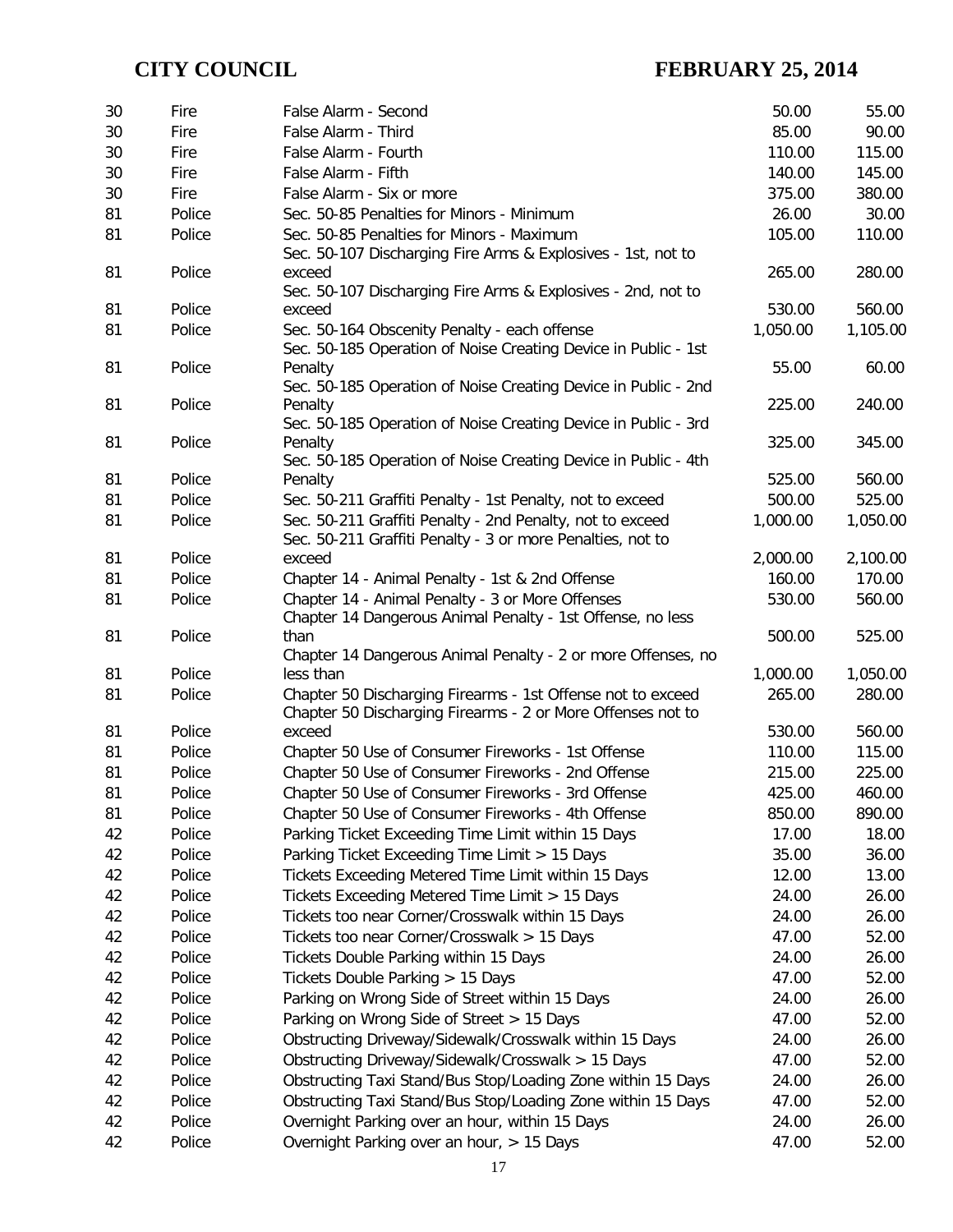|    |              | Overnight Parking interfering with Snow Operator within 15                                                                    |          |          |
|----|--------------|-------------------------------------------------------------------------------------------------------------------------------|----------|----------|
| 42 | Police       | Days                                                                                                                          | 29.00    | 31.00    |
| 42 | Police       | Overnight Parking interfering with Snow Operator > 15 Days                                                                    | 58.00    | 62.00    |
| 42 | Police       | Dec 1 - March 31 Prohibited Zone within 15 Days                                                                               | 24.00    | 26.00    |
| 42 | Police       | Dec 1 - March 31 Prohibited Zone > 15 Days                                                                                    | 47.00    | 52.00    |
| 42 | Police       | <b>Emergency Parking Ban Fee</b>                                                                                              | 30.00    | 32.00    |
| 42 | Police       | Within 15 ft. of a Fire Hydrant within 15 Days                                                                                | 35.00    | 37.00    |
| 42 | Police       | Within 15 ft. of a Fire Hydrant $> 15$ Days                                                                                   | 68.00    | 74.00    |
| 42 | Police       | Prohibited Zone or Place within 15 Days                                                                                       | 24.00    | 26.00    |
| 42 | Police       | Prohibited Zone or Place > 15 Days                                                                                            | 47.00    | 52.00    |
| 42 | Police       | Parking in a Handicapped Zone within 15 Days                                                                                  | 84.00    | 200.00   |
| 42 | Police       | Parking in a Handicapped Zone > 15 Days                                                                                       | 168.00   | 200.00   |
| 42 | Police       | Interference with Enforcement - minimum                                                                                       | 55.00    | 60.00    |
| 42 | Police       | Interference with Enforcement - maximum                                                                                       | 1,055.00 | 1,110.00 |
| 45 | Police       | False Alarms - Second                                                                                                         | 50.00    | 55.00    |
| 45 | Police       | False Alarms - Third                                                                                                          | 85.00    | 90.00    |
| 45 | Police       | False Alarms - Four or more                                                                                                   | 110.00   | 115.00   |
| 81 | All Dept.    | DVD of Meetings, per DVD - All Departments                                                                                    | 20.00    | 20.00    |
| 81 | Police       | Police Research Fee per hour                                                                                                  | 27.00    | 30.00    |
| 81 | Police       | Hourly Research Rate - Clerical                                                                                               | 12.00    | 15.00    |
| 81 | Police       | Fingerprints                                                                                                                  | 5.50     | 6.00     |
| 81 | Police       | Contractor Meter Bag / Per Day                                                                                                | 5.00     | 6.00     |
| 81 | Finance      | <b>Bad Check Fee</b>                                                                                                          | 25.00    | 35.00    |
| 81 | All Dept.    | Postage & Handling Fee for Documents - Standard First Class<br>Admin. Fee on Refunds except for overpayments of taxes &       | 2.00     | 3.00     |
| 81 | All Dept.    | utilities                                                                                                                     | 6.00     | 10.00    |
| 81 | Recreation   | Nonresident Program Participation Fee                                                                                         | 15.00    | 20.00    |
| 81 | All Dept.    | Photocopies except library or as otherwise noted - first page<br>Photocopies except library or as otherwise noted - page 2 or | 0.30     | 1.00     |
| 81 | All Dept.    | more                                                                                                                          | 0.30     | 0.30     |
| 81 | All Dept.    | Map, Engineer, Plans & Spec Copies per page                                                                                   | 5.25     | 5.25     |
| 81 | Public Works | Plan Copy 24x36, per page                                                                                                     | 3.25     | Delete   |
| 81 | Public Works | Plan Copy 30x42, per page                                                                                                     | 4.25     | Delete   |

Passed - Vote 7-0

### **ORDER AUTHORIZING CITY STAFF TO TAKE THE NECESSARY STEPS TO MAKE THE RESULTS OF RESTAURANT INSPECTIONS AVAILABLE ON THE CITY WEBSITE**

Paul Landry of Fishbones said he is not opposed to the posting, just wants to have a fair process and to educate the public to understand what a pass/fail means on the reports. He wants to make sure the message is clear and adequate time is provided for restaurants to fix the problems and then to have the corrected reports posted quickly. He suggested this issue is opening up a can of worms if the public is not educated. Pauline Gudas of Raymond Avenue said this is public information that should be shared and noted she checks the Portland website before dining in that city. She said if restaurants constantly fail, the public has a right to know.

## **VOTE (88-2014)**

Motion by Councilor Lachance, seconded by Councilor Christ: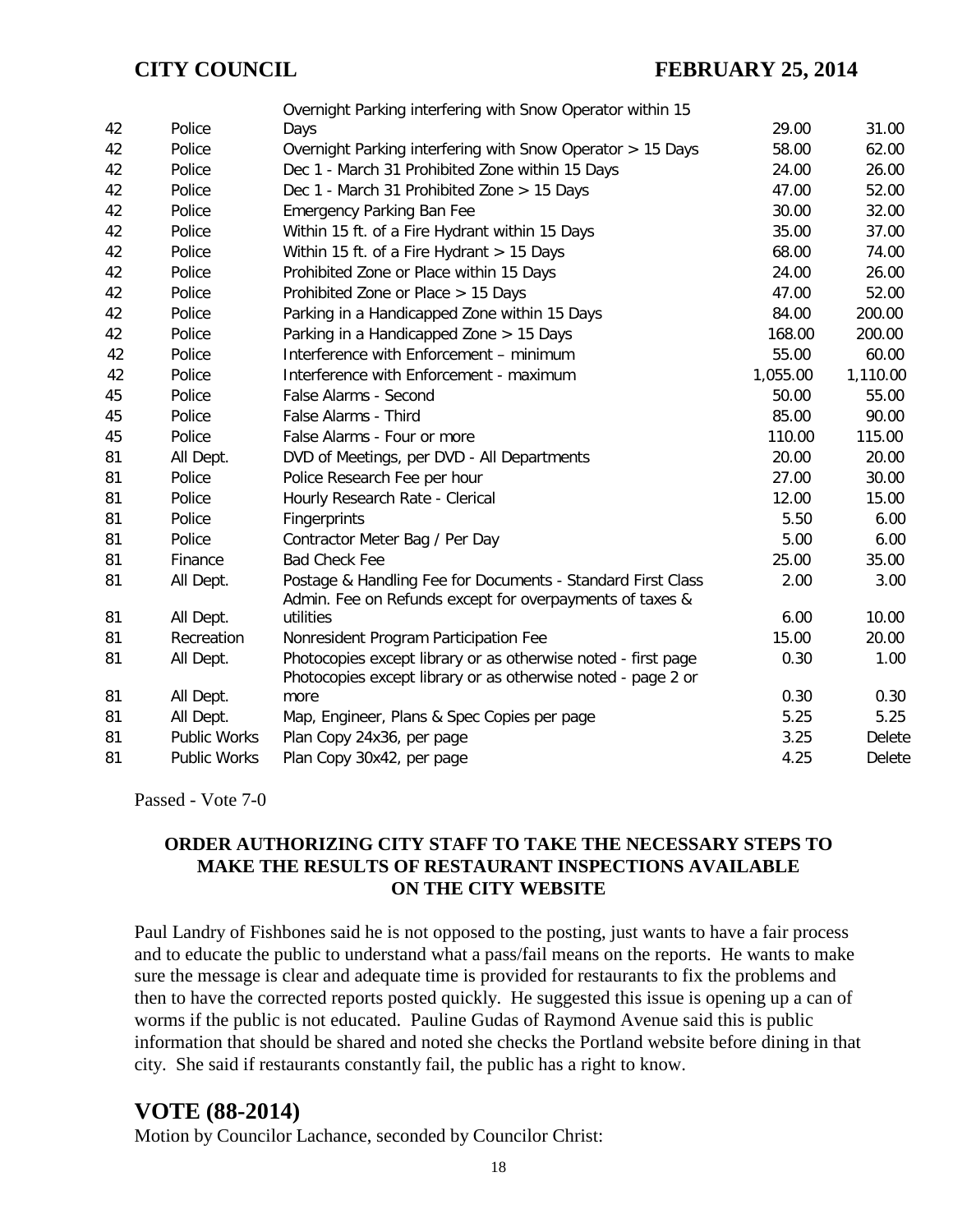To adopt the Order authorizing city staff to take the necessary steps to make the results of restaurant inspections available on the city website:

Whereas, the City of Lewiston inspects restaurants in the City on an annual basis; and

Whereas, these inspections are for the purpose of protecting the health and welfare of the public; and

Whereas, inspection reports are available to the public as a matter of state law; and

Whereas, making these reports available on the City's web site would make accessing them easier;

Now, therefore, be It Ordered by the City Council of the City of Lewiston that City staff is hereby authorized to make the results of restaurant inspections available on the City's web site for those inspections occurring on and after March 1, 2014 along with an indication of whether the inspected restaurant passed or failed the inspection.

Passed - Vote 4-3 (Councilors Cloutier, D'Auteuil and Libby opposed)

### **CONDEMNATION HEARING FOR THE BUILDING LOCATED AT 47 KNOX STREET**

The Mayor opened the hearing. No members of the public were present to speak on this item. No City Councilors have a conflict of interest regarding this item.Gil Arsenault, Director of Planning and Code Enforcement, and Tom Maynard, Code Enforcement Officer, provided their professional background credentials regarding their working knowledge of building codes and building safety. Mr. Arsenault and Mr. Maynard then reviewed the City's efforts to communicate with the building owners and to work with them to resolve the numerous outstanding safety violations. They then outlined the condition of the building noting it is unsafe for habitation and is a danger to the neighborhood. They also showed photographs documenting the code violations and safety concerns.

## **VOTE (89-2014)**

Motion by Councilor Cloutier, seconded by Councilor Christ:

With regard to the property at 47 Knox Street, to adopt the Findings of Fact, Conclusions of Law and Order of Demolition proposed by the City Planning and Code Enforcement Department, which Order establishes the corrective action to be taken by the property owner and the time frame for taking such action, and which authorizes the City Administrator to take such corrective action if the property owner fails to do so, and to recoup the City's costs through a special tax or collective action.

Passed - Vote 7-0

### **CONDEMNATION HEARING FOR THE BUILDING LOCATED AT 10 NOMAR COURT**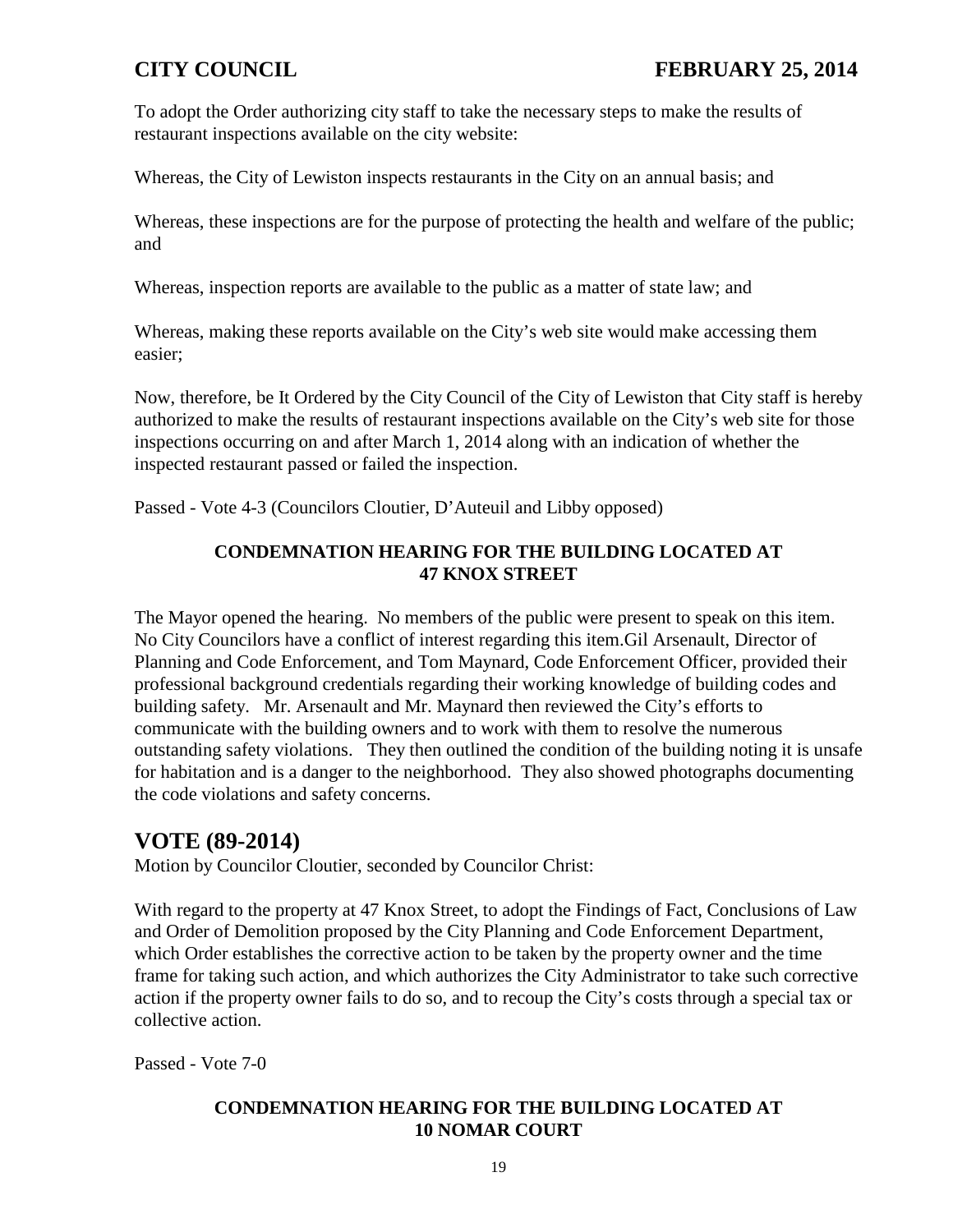The Mayor opened the hearing. Property owner Roberta Pratt attended and asked the Council to delay their action to give her time to work on the property. She noted the building is a rental that she and her partner, now deceased, purchased for additional income. No City Councilors have a conflict of interest regarding this item.Gil Arsenault, Director of Planning and Code Enforcement, and Tom Maynard, Code Enforcement Officer, provided their professional background credentials regarding their working knowledge of building codes and building safety. Mr. Arsenault and Mr. Maynard then reviewed the City's efforts to communicate with the building owners and to work with them to resolve the numerous outstanding safety violations. They then outlined the condition of the building noting it is unsafe for habitation and is a danger to the neighborhood. They also showed photographs documenting the code violations and safety concerns.

## **VOTE (90-2014)**

Motion by Councilor Cayer, seconded by Councilor Christ:

With regard to the property at 10 Nomar Court, to adopt the Findings of Fact, Conclusions of Law and Order of Demolition proposed by the City Planning and Code Enforcement Department, which Order establishes the corrective action to be taken by the property owner and the time frame for taking such action, and which authorizes the City Administrator to take such corrective action if the property owner fails to do so, and to recoup the City's costs through a special tax or collective action. Passed - Vote 7-0

### **RECEIPT OF RECOMMENDATION FROM THE FINANCE COMMITTEE AND THE PLANNING BOARD ON THE FY2015 LEWISTON CAPITAL IMPROVEMENT PLAN BUDGET**

Paul Madore of the Planning Board and Mike Marcotte, Finance Committee chairperson and Planning Board member, both addressed the Council to elaborate more on their recommendations.

# **VOTE (91-2014)**

Motion by Councilor Libby, seconded by Councilor Cloutier:

To receive and review the recommendations from the Finance Committee and the Planning Board regarding the FY 15 Lewiston Capital Improvement Plan. Passed - Vote 7-0

### **RESOLVE REGARDING THE ADOPTION OF THE 2015 CITY OF LEWISTON FIVE-YEAR CAPITAL IMPROVEMENT PROGRAM**

## **VOTE (92-2014)**

Motion by Councilor D'Auteuil, seconded by Councilor Libby:

That pursuant to Article VI, Section 6.07(d) of the City Charter, the City Council hereby approves the Resolve adopting the FY2015 City of Lewiston Five-Year Capital Improvement Program, as prepared by the City Administrator:

Whereas, the City Charter requires that a capital improvement program be prepared annually for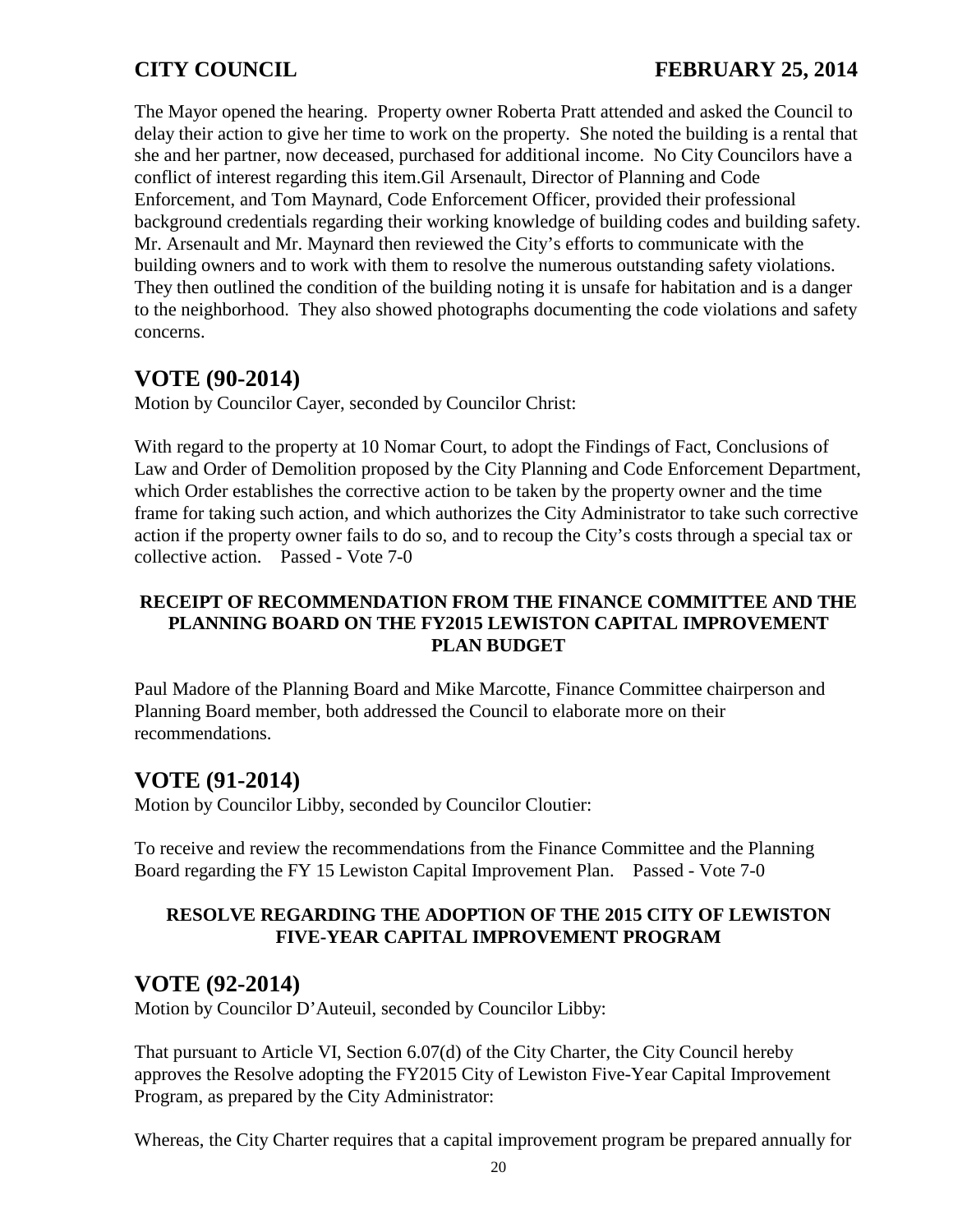review by the Planning Board, Finance Committee, and City Council and be adopted by the City Council at least four months prior to the end of the current fiscal year; and

Whereas, the intent of such a program is to outline a five year plan to address the community's infrastructure and other capital improvement needs and, more specifically, to outline those projects anticipated for the coming year in advance of consideration of the annual budget; and

Whereas, as proposed, the plan calls for \$130,335,046 in projects, \$62,830,763 of which would be supported from City resources including \$30,637,500 in tax supported general obligation bonds and \$22,924,300 in enterprise supported bonds; and

Whereas, the plan proposes authorizing \$7,075,000 in general obligation bonds and \$5,749,750 in enterprise bonds during Fiscal Year 2014; and

Whereas, \$744,507 in general obligation bonds falls outside of the \$6,330,493 ordinance limitation on annual bond authorizations, thus allowing for these bonds to be issued by a simple majority vote of the Council; and

Whereas, adopting this plan will provide guidance to the Council and staff but does not constitute formal authorization to proceed with the projects included, the funding for which must be separately authorized by the City Council;

Now, therefore, be It Resolved by the City Council of the City of Lewiston that the FY2015 City of Lewiston Five-Year Capital Improvement Program is hereby adopted.

Passed - Vote 7-0

### **REQUEST FROM THE LEWISTON AUBURN FILM FESTIVAL FOR A WAIVER OF FEES REGARDING THE USE OF THE LEWISTON PUBLIC LIBRARY FOR THE ORGANIZATION'S 2014 EVENT**

## **VOTE (93-2014)**

Motion by Councilor Cayer, seconded by Councilor Cloutier:

To approve the request from the Lewiston Auburn Film Festival organizers and to waive the Library fees for their event for hall rental, AV system, chair set up, janitorial and staff charges. Passed - Vote 7-0

### **ORDER AUTHORIZING THE CITY ADMINISTRATOR TO EXECUTE A NEW COLLECTIVE BARGAINING AGREEMENT WITH THE AMERICAN FEDERATION OF STATE, COUNTY AND MUNICIPAL EMPLOYEES (AFSCME COUNCIL #93) LOCAL 1458-00, ON BEHALF OF THE LEWISTON PUBLIC WORKS UNIT**

## **VOTE (94-2014)**

Motion by Councilor Cloutier, seconded by Councilor Dubois: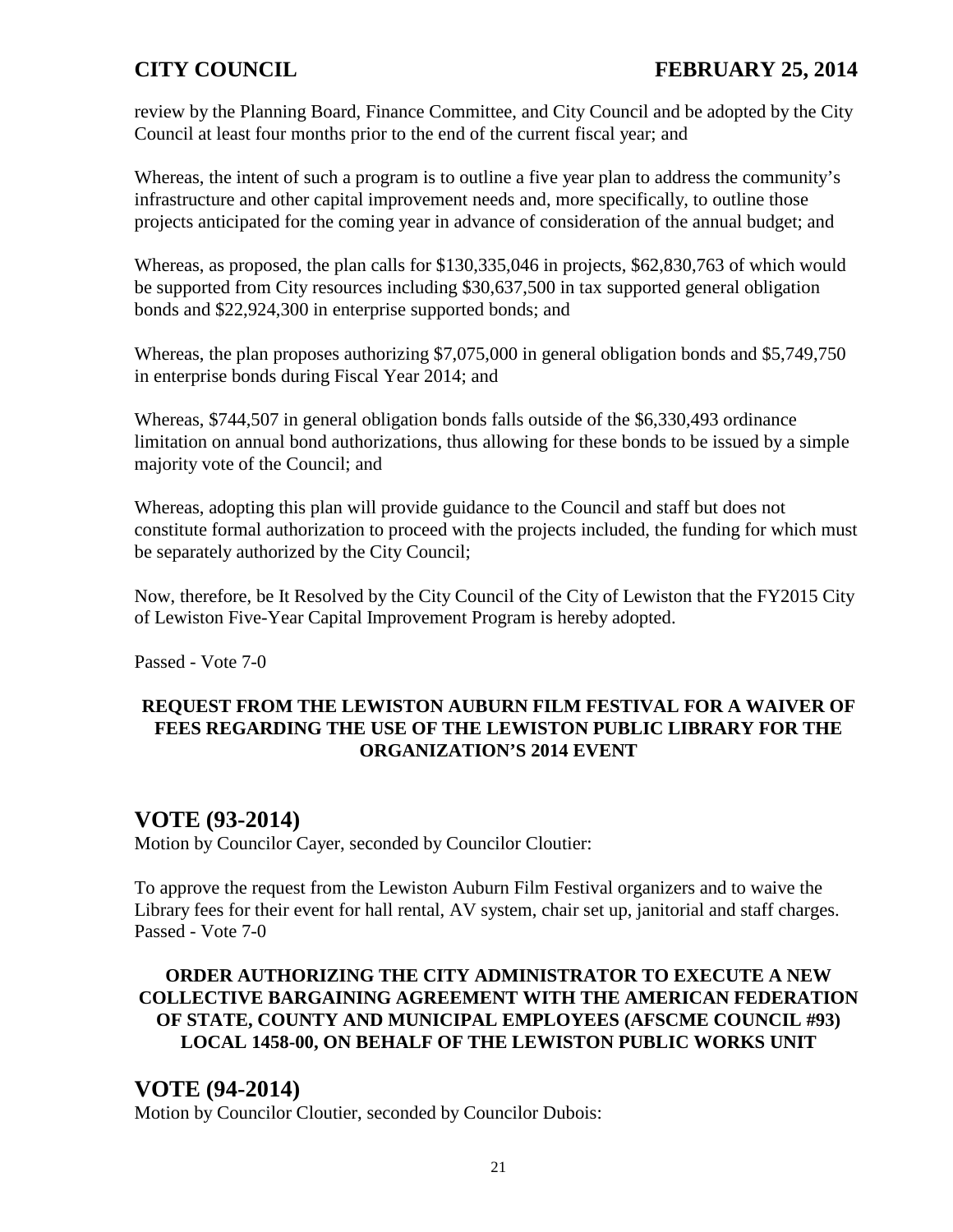To approve the Order authorizing the City Administrator to execute a new Collective Bargaining Agreement with the American Federation of State, County and Municipal Employees (AFSCME Council #93) Local 1458-00, on behalf of the Lewiston Public Works Unit:

Whereas, the City and the AFSCME Unit representatives have worked diligently over the last two years to develop a new collective bargaining agreement; and

Whereas, all who participated in the development of the AFSCME Unit collective bargaining agreement believe that all sides have produced a contract which is sensitive to the current economic climate and reflects the organizational goals and objectives of both the city and the AFSCME Unit;

Now, therefore, be it Ordered by the City Council of the City of Lewiston that **t**he City Administrator is authorized to execute the new FY 2014 American Federation of State, County and Municipal Employees (AFSCME), Local 1458-00 Unit collective bargaining agreement and is authorized to approve any final administrative and non-substantive changes as needed.

Passed - Vote 7-0

### **ORDER AUTHORIZING THE CITY ADMINISTRATOR TO EXECUTE THE GREEN AND HEALTHY HOME INITIATIVE COMPACT FOR THE CITIES OF LEWISTON AND AUBURN ON BEHALF OF THE CITY OF LEWISTON**

## **VOTE (95-2014)**

Motion by Councilor Dubois, seconded by Councilor D'Auteuil:

To approve the Order authorizing the City Administrator to execute the Green and Healthy Home Initiative Compact for the Cities of Lewiston and Auburn on behalf of the City of Lewiston:

Whereas, a majority of Lewiston's downtown housing stock was built before 1940; and

Whereas, most buildings built before 1972 have had lead paint used in or on them; and

Whereas, the presence of unabated lead paint poses a risk to tenants, especially for young children who may ingest the paint through chips or dust created by friction from the movement of windows and doors; and

Whereas, in 2009, Lewiston received a \$2.2 million grant from the U.S. Department of Housing and Urban Development to educate residents about the dangers of lead and how to minimize exposure to it, test for its presence in apartments, and fund grant and loan programs to make housing lead safe; and

Whereas, despite educational efforts and making 234 units lead safe, subsequent testing found that local children had blood lead levels 3x the rate of other places in Maine; and

Whereas, since the City's last lead grant, a national model for collaborative service delivery, the Green and Healthy Home Initiative, has been developed that leverages funding sources to make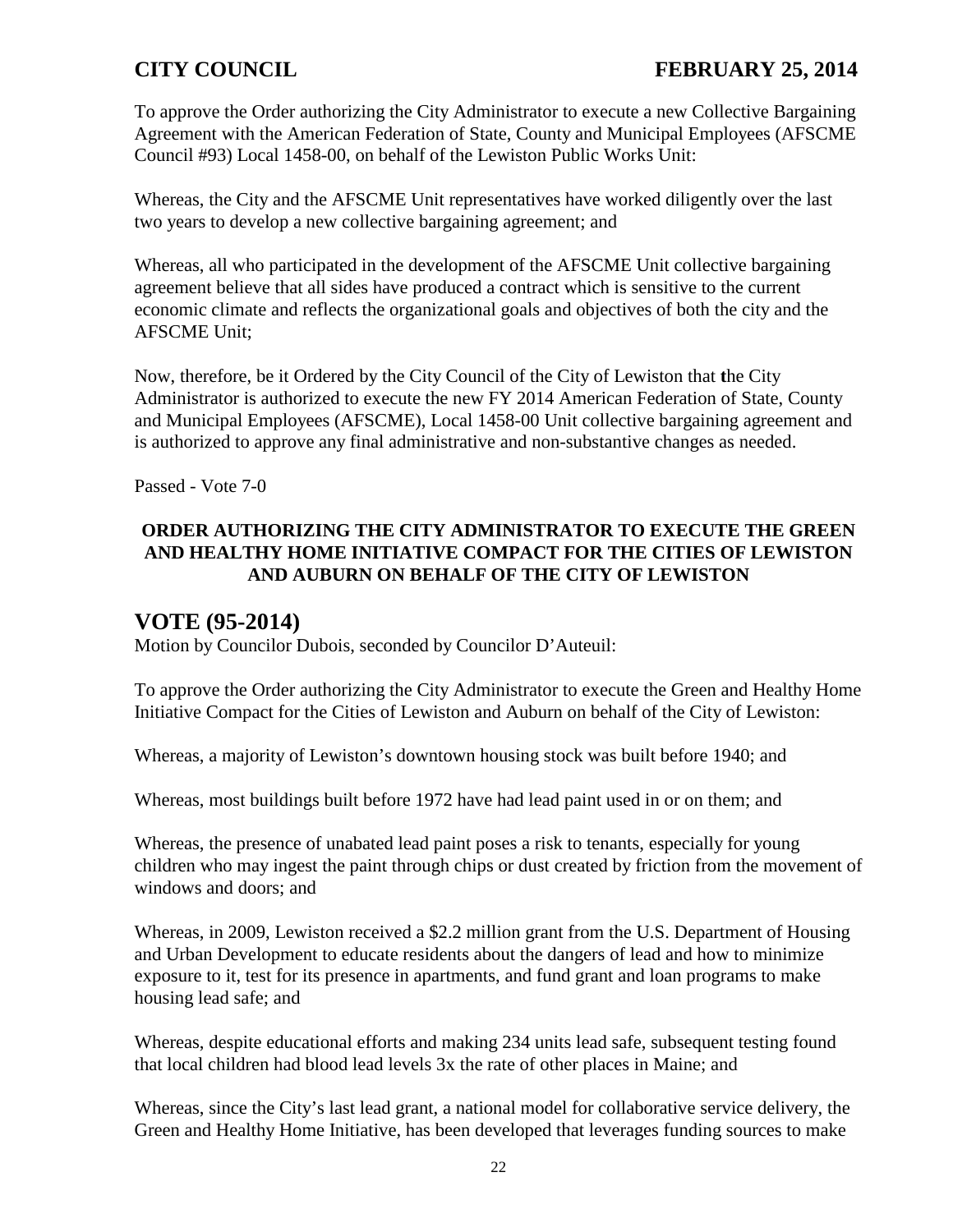homes lead safe, energy efficient, winterized, well ventilated, pest free, safe, dry, and well maintained; and

Whereas, local stakeholders have developed the *Green and Healthy Homes Initiative Compact for the Cities of Lewiston Auburn,* a document that articulates the vision, goals, and some strategies for creating a local initiative that will serve as the foundation for collaboratively working toward these goals; and

Whereas, the GHHI strategy is to "Align, Braid and Coordinate" federal, state, and local funding to create a single application with coordinated eligibility; pool funding; and keep it simple for the "customer" through education and a comprehensive assessment that determines the needs of the resident and the property owner; and

Whereas, a Green and Healthy Home Initiative strategy aligns with federal policy direction, resulting in more competitive grant applications;

Now, therefore, be It Ordered by the City Council of the City of Lewiston that **w**e hereby endorse the *Green and Healthy Home Initiative Compact for the Cities of Lewiston Auburn* and authorize the City Administrator to execute the document as a Lead Signatory on behalf of the City. Passed - Vote 7-0

### **REPORTS AND UPDATES**

No reports or updates were presented at this time.

### **OTHER BUSINESS**

## **VOTE (96-2014)**

Motion by Councilor Libby, seconded by Councilor Lachance:

To suspend the Council Rules and to add an item to the agenda at this time. Passed - Vote 7-0

## **VOTE (97-2014)**

Motion by Councilor Libby, seconded by Councilor Cloutier:

To approve the Resolve confirming the City Administrator's appointment of Pamela M. LaBelle as Tax Collector/Deputy Treasurer for the City of Lewiston, effective February 25, 2013:

Whereas, the current Tax Collector/Deputy Treasurer, Nancy I. Mennealy, retired on February 28, 2013 after 43 years of service with the City of Lewiston, having also served as Assistant Tax Collector/Treasurer and in various other treasury positions since 1970; and

Whereas, Pamela M. LaBelle has been employed with the City since January 2003 serving as the Public Works/Utility Services Business Manager since March 2010 and as Deputy Public Works/Utility Services Business Manager since 2003; and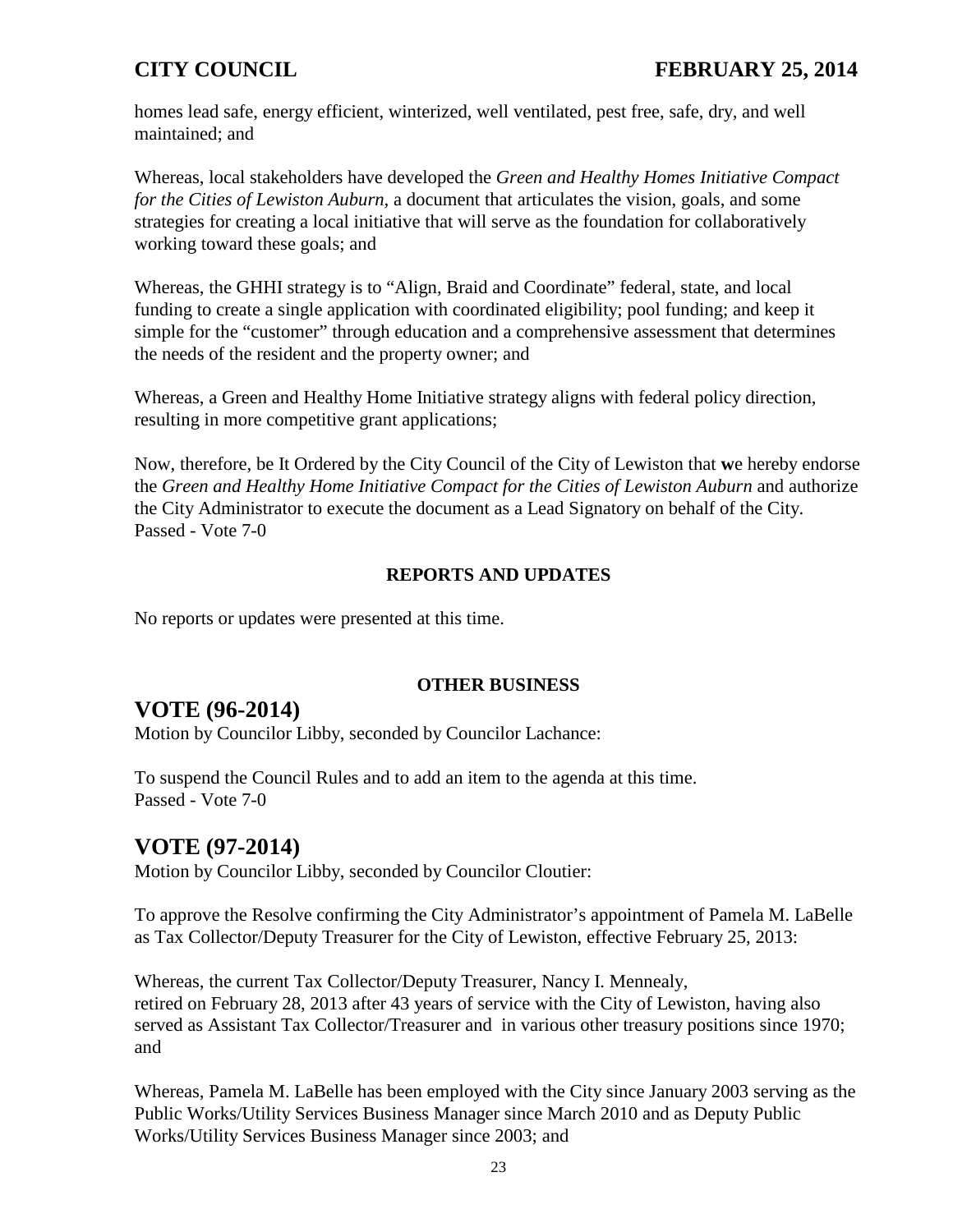Whereas, Title 30-A, M.R.S.A. Section 2636 authorizes the City Administrator to appoint a new Tax Collector with City Council confirmation; and

Whereas, the Administrator appointed Pamela M. LaBelle effective February 25, 2013; and

Whereas, on February 5, 2013, the City Council took a number of actions required to settle all outstanding taxes with the prior treasurer and recommitment those taxes to the new Treasurer; and

Whereas, the recommitment of taxes specifically identified Pamela M. LaBelle as the City's Treasurer; and

Whereas, a separate item confirming Ms. LaBelle's appointment was inadvertently omitted from the February 5, 2013 agenda; and

Whereas, the City Council, therefore, must formally confirm her appointment effective February 25, 2013;

Now, therefore, be it ordered by the City Council of the City of Lewiston that the City Administrator's appointment of Pamela M. LaBelle as the Tax Collector/Deputy Treasurer for the City of Lewiston is hereby confirmed, effective as of February 25, 2013.

Passed - Vote 7-0

### **EXECUTIVE SESSION**

## **VOTE (98-2014)**

Motion by Councilor Dubois, seconded by Councilor Libby:

To enter into an Executive Session pursuant to MRSA Title 1, Section 405(6)(c) to discuss an Economic Development issue of which the premature disclosure of the information would prejudice the competitive bargaining position of the City. Passed - Vote 7-0

Executive Session began at 9:20pm and ended at 10:00pm.

## **VOTE (99-2014)**

Motion by Councilor Cayer, seconded by Councilor D'Auteuil:

To enter into an Executive Session, pursuant to MRSA Title 1, section 405(6)(c) to discuss Real Estate Negotiations, of which the premature disclosure of the information would prejudice the competitive bargaining position of the City. Passed - Vote 7-0

Executive Session began at 10:00pm and ended at 10:42pm.

# **VOTE (100-2014)**

Motion by Councilor Lachance, seconded by Councilor Cloutier: